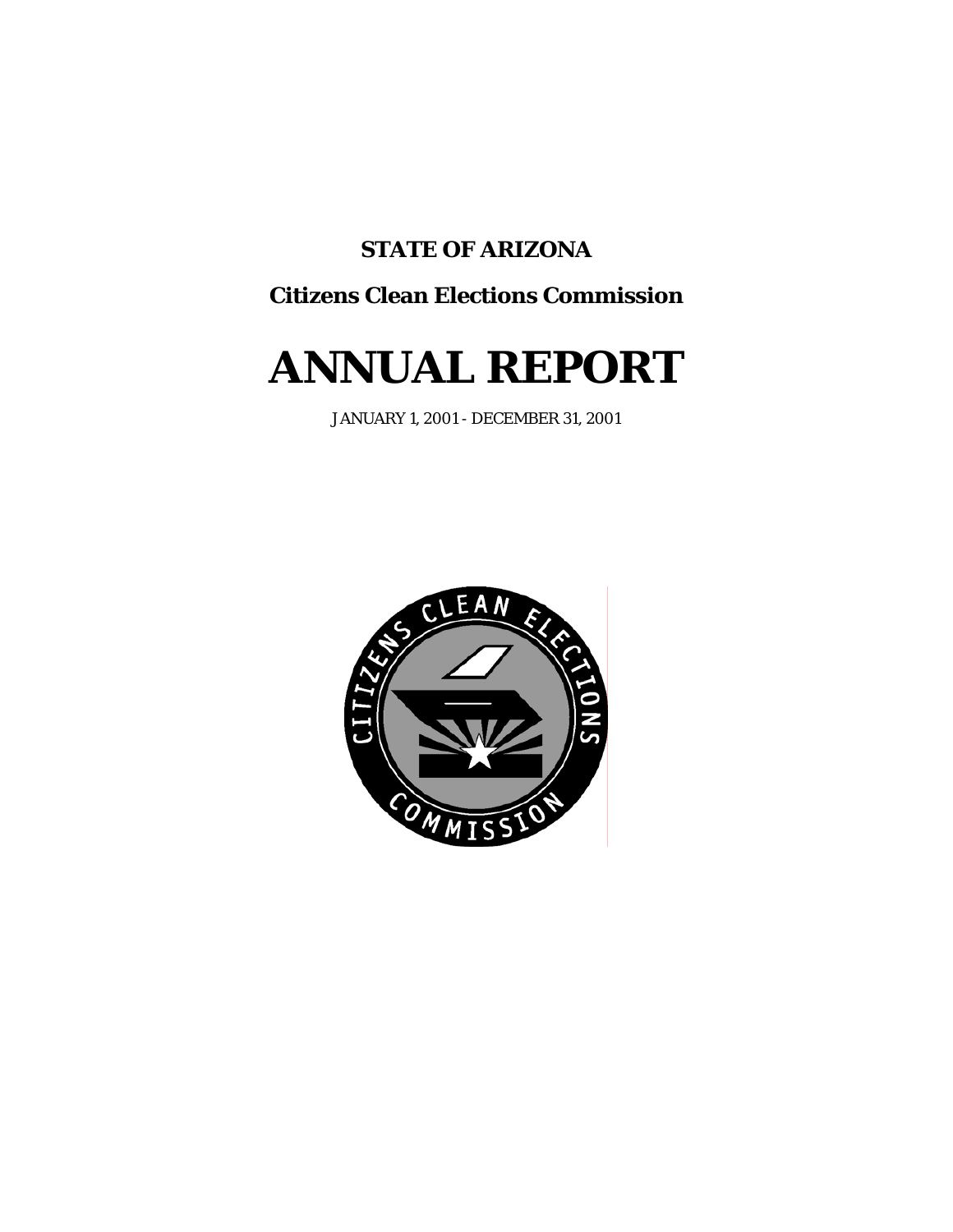Issued January 31, 2002 Citizens Clean Elections Commission 4001 North Third Street, Suite 200, Phoenix, Arizona 85012 Telephone: 602-200-0013 or 1-877-631-8891

This document is available in alternative formats to individuals with disabilities by calling: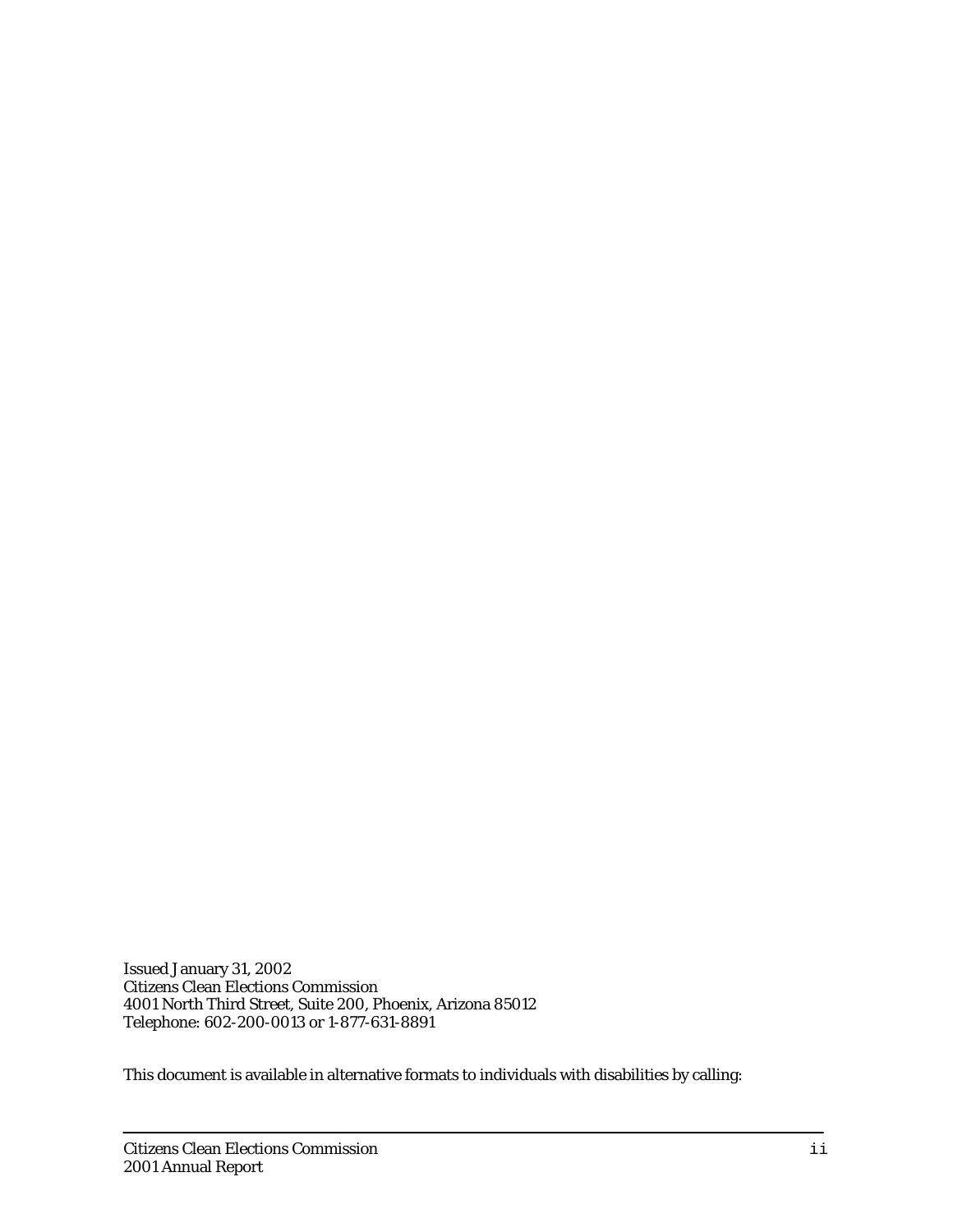# **TABLE OF CONTENTS**

| The Citizens Clean Elections Commission  11               |  |
|-----------------------------------------------------------|--|
|                                                           |  |
| <b>Commission Mission, Vision And Values 16</b>           |  |
|                                                           |  |
| <b>Projected Funding for Participating Candidates  21</b> |  |
|                                                           |  |
|                                                           |  |
|                                                           |  |
|                                                           |  |
|                                                           |  |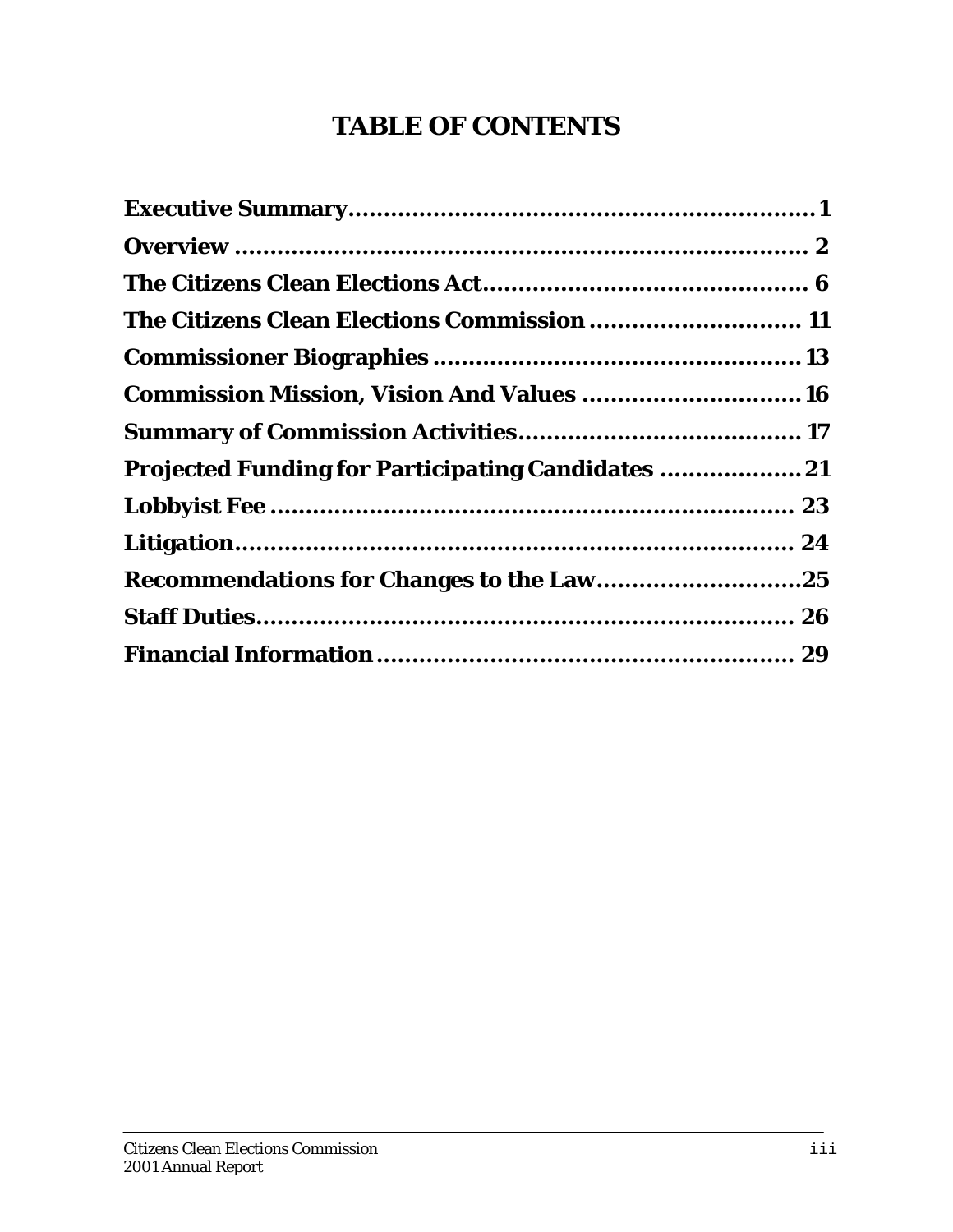# **EXECUTIVE SUMMARY**

#### Commission Activities

Throughout 2001, the Commission reflected on the 2000 election, which was the first year the Clean Elections Act was in effect. Based upon the Commission's experience in the 2000 election and in preparation for the 2002 election, the Commission made the necessary changes to rules, procedures and policies. Specifically, the Commission:

- Drafted and adopted Articles 3, 5, 6 and 7 of the rules,
- Made changes to Articles 1 and 2 of the rules,
- Established a procedure for handling complaints and investigations,
- Developed software to track enforcement matters,
- Proposed legislative changes to the Clean Elections Act,
- Developed procedures for auditing candidate financial reports, and
- Developed procedures for calculating and dispersing matching funds for participating candidates.

#### Voter Education

The Commission began an ambitious voter education program by introducing Five Dollar Bill. The Five Dollar Bill character was created to promote public awareness of the Act and the two Clean Elections tax credits. Five Dollar Bill made public appearances throughout the state that included parades, schools, radio and television.

#### Litigation

The Commission's legal staff was occupied with the *Lavis v Bayless* lawsuit. This Maricopa County Superior Court case challenged the constitutionality of the Act's revenue-collecting mechanisms: the \$110 annual fee on lobbyists, and the 10 percent surcharge on civil and criminal penalties. On December 19, 2001, the judge ruled that the lobbyist fee imposes an unconstitutional prior restraint on the exercise of free speech under Article 2 § 6 and § 15 of the Arizona Constitution and the First Amendment of the United States Constitution, and ordered that the Commission and the Secretary of State discontinue collecting the fees. The Court, however, upheld the constitutionality of the 10 percent surcharge on criminal and civil penalties.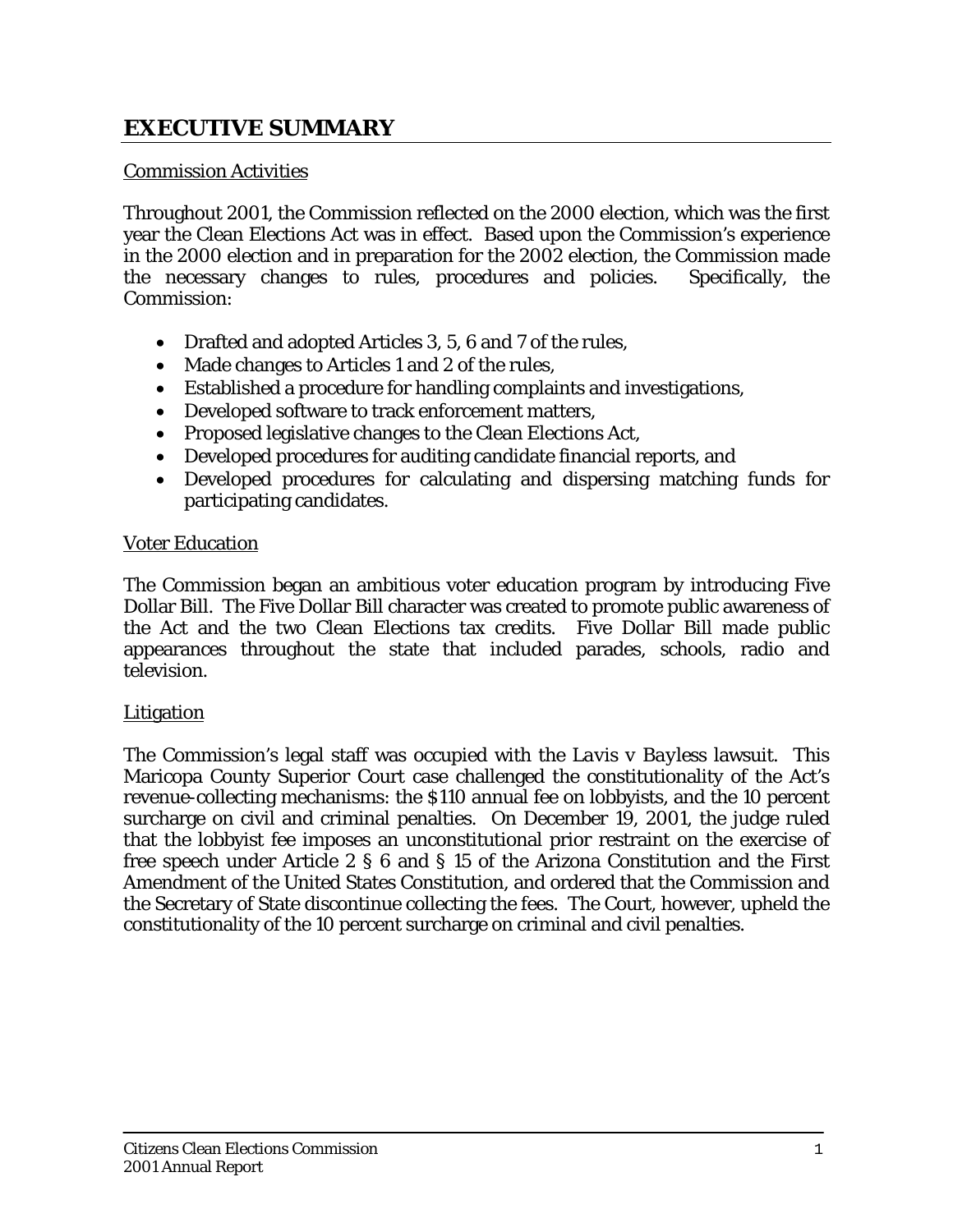# **OVERVIEW**

The Citizens Clean Elections Commission met monthly and bi-weekly to conduct business, adopt policies and procedures, promulgate and amend rules and produce multiple publications.

The Commission began an ambitious voter education program by introducing Five Dollar Bill. The Five Dollar Bill character was created through a contract with public relations and advertising firms in order to promote awareness of the Clean Elections Act throughout the state.

Commission staff conducted monthly campaign finance seminars for people interested in running a publicly funded campaign in the 2002 election cycle. These seminars included information on the Clean Elections Act, how to qualify for funding and the updated version of the Campaign Finance Software for 2002 (CFS 2002).

Staff worked closely with the Secretary of State to improve the flow of information between the two offices and to make revisions to the CFS 2002. Staff also spoke to various groups about the requirements of the Act, and represented the State on the national level at the Council of Governmental Ethics Laws (COGEL) conference.

The Clean Elections Act incorporates four major programs: public funding for certified candidates, campaign finance disclosure, voter education and enforcement. The following are highlights of the Commission's accomplishments:

#### *January 2001*

- Worked on gaining legislative support for proposed legislative changes
- Revised the 2001-2002 user's handbooks
- Began work on an RFP for marketing/public relations firms to advertise the \$5 check-off on income tax forms
- Began drafting new rules for enforcement procedures, standard of conduct for employees and commission, advisory opinions, rulemaking, ex parte communications, and use of funds (Articles 3-7)
- Began drafting amendments to 13 original rules in Articles 1 and 2

#### *February 2001*

- Kathleen Detrick, an Independent from Tucson, was appointed as a new commissioner
- Staff continued to monitor and lobby for proposed legislative changes and testified against HB 2016 – Tax Form Check-off, which was defeated
- Worked on the development of a strategic plan, including the mission statement, vision statement, values, objectives and performance measures
- Began work on an RFP for a sponsor for the candidate debates in the 2002 election cycle
- Produced the 2000 Annual Report and distributed it to the Governor and Legislature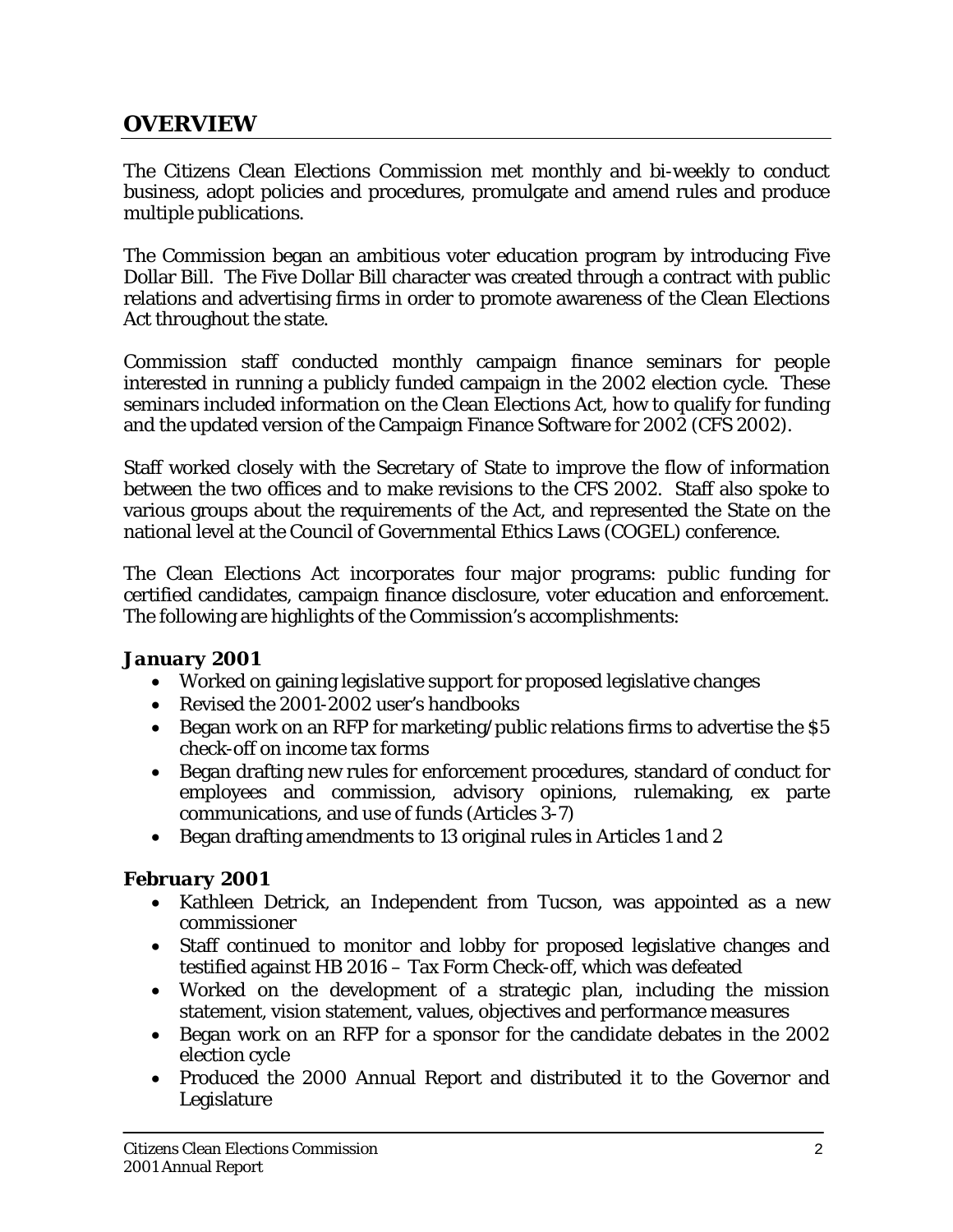- Established the timeline for the 2002 election cycle
- Reviewed responses for the RFP for marketing/public relations firms
- Received completed candidate surveys

# *March 2001*

- Staff continued to monitor and lobby for proposed legislative changes
- Developed and approved changes to Articles 1 and 2 of the rules
- Received an application for certification for a participating candidate for the 2002 election cycle
- Began work on the debate procedures and candidate statement pamphlets
- *Lavis v Bayless* was dismissed by the federal court
- Secured public relations and advertising firms
- Updated the website to include financial and 2002 election information
- Explored the procedure for electronic funds transfer (EFT) for candidate disbursements
- Began work to develop internal software to track enforcement matters
- Developed a database for tracking and collecting unpaid lobbyist fees

# *April 2001*

- Submitted the RFP for the debate sponsors to the State Procurement Office
- Worked with the Secretary of State's Office to make inflationary adjustments to candidate spending limits for the 2002 election cycle
- Continued with the development of rules for standard of conduct for Commissioners and staff (Article 3), rulemaking (Article 5), ex parte communications (Article 6), and audits (Article 7)
- Developed procedures for auditing candidate financial reports
- Hired three firms (L3 Creative, Critical Public Relations, and 3 Flaggs Media) to work on a marketing/public relations campaign to improve public awareness of the Commission and the provisions of the Act

# *May 2001*

- Developed and adopted the application for certification form and the qualifying contribution form
- Developed a strategic plan of action for the Commission and staff
- Hired an Administrative Intern
- Approved and implemented a procedure to enforce the payment of unpaid lobbyist fees
- Approved the development of the "Five Dollar Bill" campaign to increase awareness of the CCEC, the \$5 tax check off box and the dollar-for-dollar tax credit

# *June 2001*

• The Public Relations and Education Manager attended a national campaign training seminar in Washington, D.C.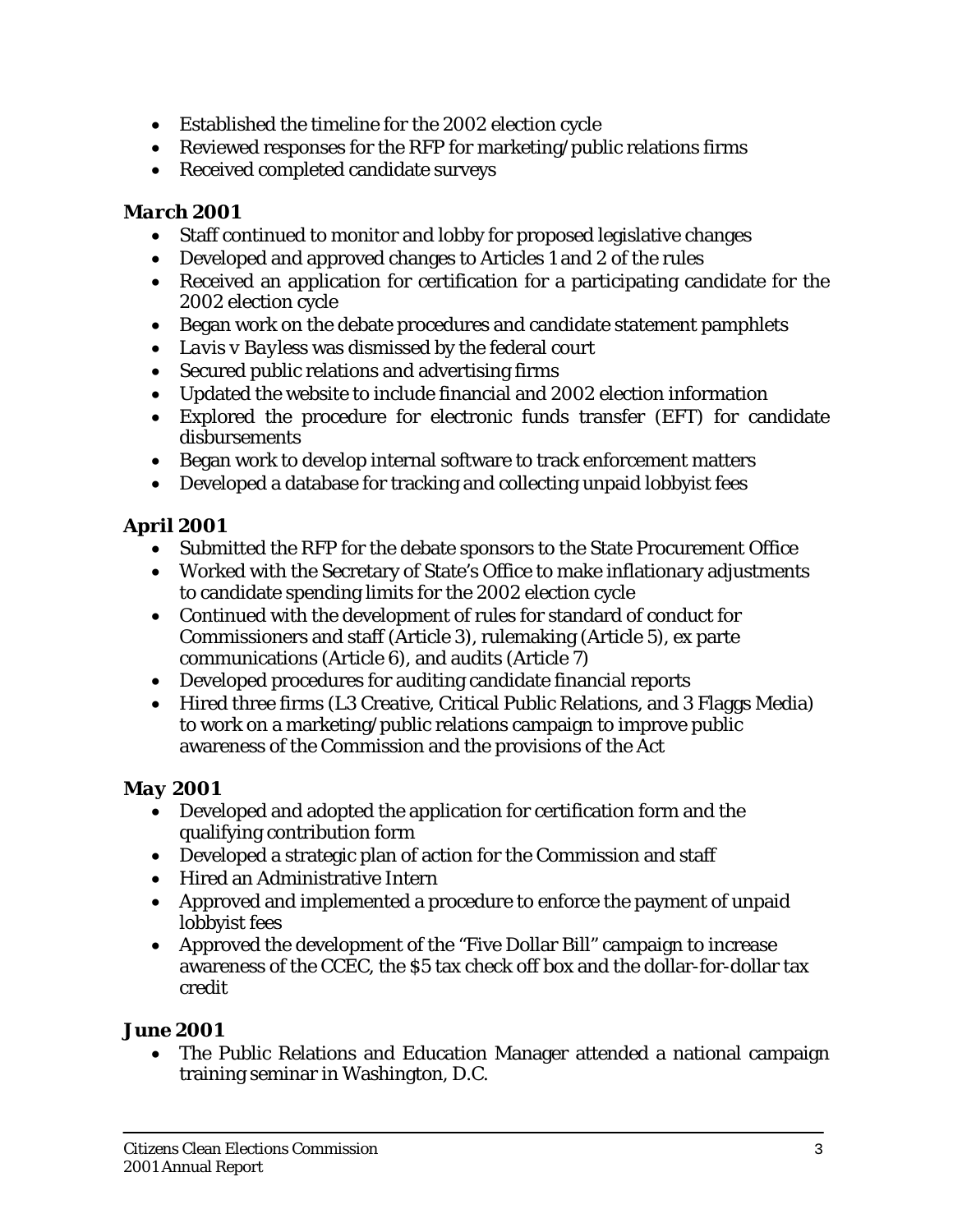- Adopted a plan to address the potential situation in which the Commission may need legal advice and counsel for a matter that involves the election for Attorney General or any race in which the current Attorney General might decide to run
- The Executive Director attended an Economic Forum in Flagstaff
- Worked with county recorders to gather information to develop a procedure for distributing candidate statements
- Continued work on *Lavis v Bayless,* including stipulating to the facts of the case and establishing a briefing schedule
- Drafted rules regarding express advocacy

## *July 2001*

- Made initial candidate and revenue projections to determine if there would be sufficient monies in the Clean Elections Fund to fund candidates in 2002
- Received and reviewed applications for the Finance/Auditing position
- Commenced with the public relations campaign, which included visiting 16 cities and attending 16 radio interviews, 14 newspaper interviews, 4 television interviews, 10 civic group presentations, 2 chamber of commerce meetings, and 2 tax preparation meetings
- Conducted meetings with vendors to develop software for tax credits, enforcement matters and monitoring campaign finance reports
- Printed new qualifying contribution forms
- Adopted rules Articles 3 through 7

## *August 2001*

- The Executive Director attended the Center for Government Studies electronic campaign finance report conference in Chicago
- Developed four different case scenarios for the potential outcome of candidate campaign funding for the 2002 election cycle
- Filed motions for summary judgment in *Lavis v Bayless*
- Continued with the development of rules regarding express advocacy
- Reviewed a procedure for disseminating candidate statements for the 2002 elections
- Adopted amendments to Article 1 of the rules and sent them to the U.S. Department of Justice for preclearance
- Researched and discussed the procedure for allocating funds to candidates via EFT

# *September 2001*

- Awarded a contract to Tombstone International Communications to sponsor debates for Mine Inspector and Legislative Districts 5 and 8 for the 2002 elections
- Submitted the annual budget and strategic plan to the OSPB and JLBC
- Adopted amendments to substantive policy statements
- Finalized and published the Act, Rules and Policies manual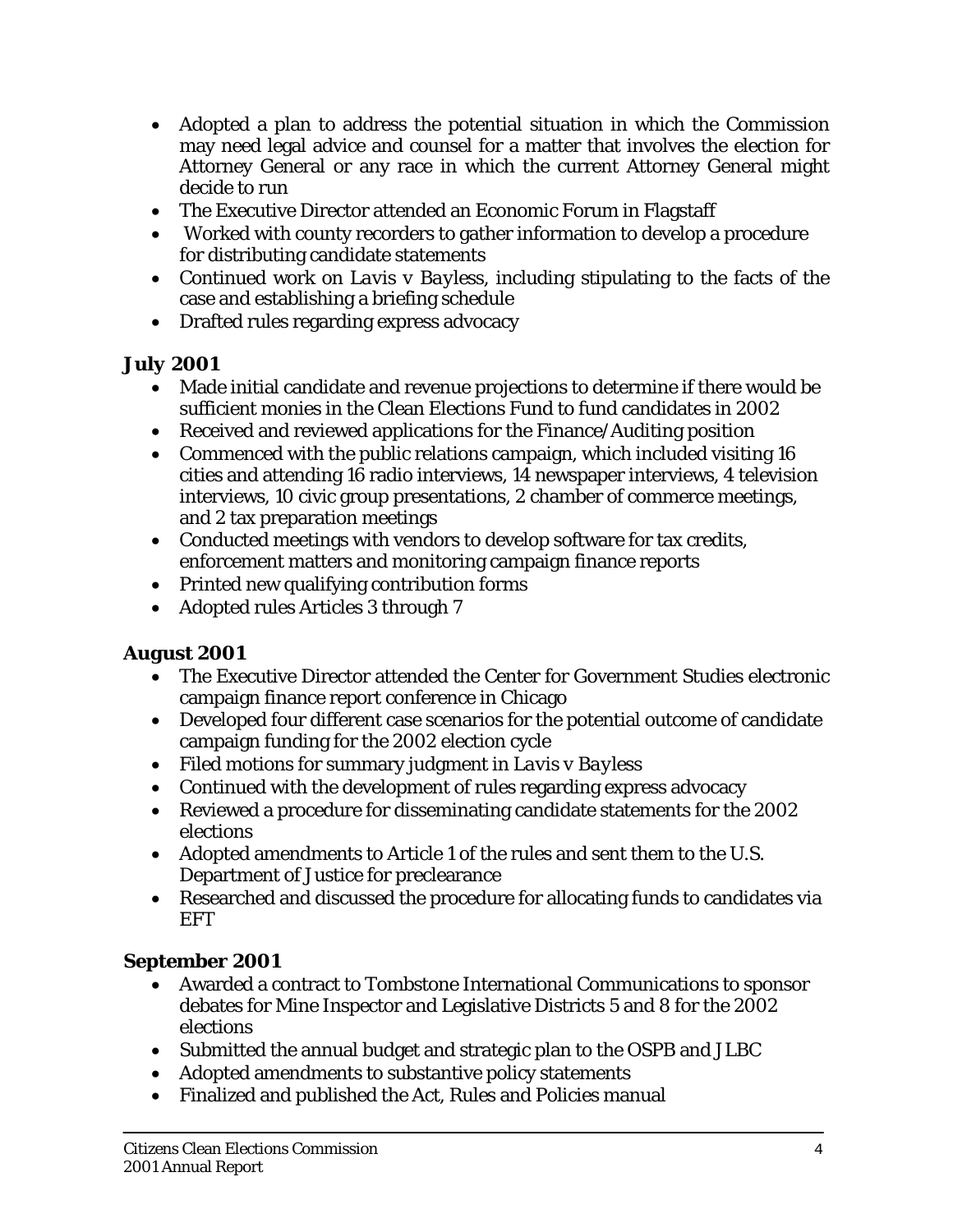• Reviewed and considered proposed legislative changes

## *October 2001*

- The Executive Director and Assistant Attorney General made presentations at the "Making Sense of Clean Elections" seminar sponsored by the Arizona Chamber of Commerce
- Hired a Campaign Finance Analyst who will be responsible for monitoring candidate campaign finance reports and calculating matching funds
- Approved the cost and format of the candidate statement pamphlets
- Approved fund projections for 2002 and a revised 4-year revenue projection

#### *November 2001*

- Direct mailed brochures to Arizona tax preparers to inform them of the Clean Elections tax credits
- Presented oral arguments on *Lavis v Bayless* in the Maricopa County Superior Court
- Began work to establish a procedure for candidate fund disbursements
- Advertised the dollar-for-dollar tax credit and the \$5 tax credit
- The Public Relations and Education Manager attended the annual tax conference in Phoenix

#### *December 2001*

- The Commissioners, the Executive Director, the Deputy Director and the Assistant Attorney General attended the COGEL meeting in Lexington, KY
- The Deputy Director attended the annual conference for the Society of Tax Preparers in Phoenix
- Articles 3 through 7 of the rules were given preclearance by the U.S. Department of Justice
- A ruling was handed down in the *Lavis v Bayless* case in which the Commission and the Secretary of State were ordered to stop collecting the \$110 annual lobbyist fee
- Adopted the 2002 budget
- Received a presentation from representatives of Arizona State University on their proposal to sponsor numerous candidate debates in 2002
- Adopted a revised debate sponsor application, format and ground rules
- Nominated and approved Commissioner Ruth Jones as the chair of the Commission for 2002
- Reviewed the fund disbursement procedure
- Adopted a policy for candidate resubmission of an application for funding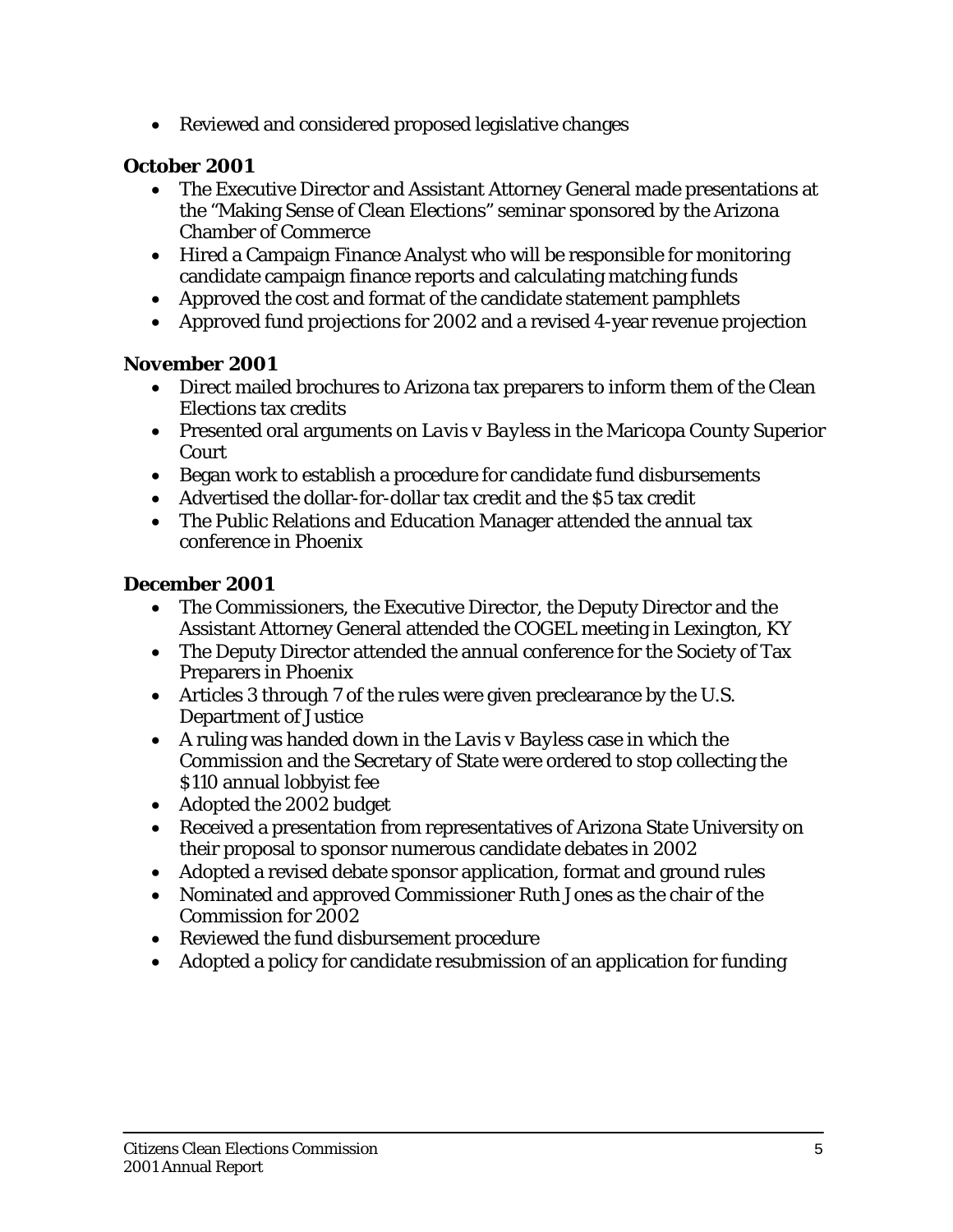# **THE CITIZENS CLEAN ELECTIONS ACT**

The Citizens Clean Elections Act, which was passed by voters in the November 1998 General Election, fundamentally changed Arizona's campaign finance laws by establishing a system for publicly funding candidate campaigns. The system is voluntary; candidates may choose to participate in the system or they may choose to raise funds in the traditional manner.

The Governor proclaimed the Act as law on December 10, 1998. On February 16, 1999, the United States Department of Justice precleared the Act, thereby allowing the Act to go into effect. Then, the Citizens Clean Elections Commission was formed.

The following are highlights of the statutory scheme:

- 1. The Act applies to candidates for legislative and statewide offices.
- 2. To participate in the public funding system, a candidate must raise a number of \$5 qualifying contributions during a defined qualifying period. Contributions may only be made by qualified electors in the candidate's district. Furthermore, contributions from corporations and political action committees are prohibited.
	- For statewide office, the qualifying period runs from August 1 of the year before the election until 75 days before the general election.
	- For legislative office, the qualifying period runs from January 1 of the election year until 75 days before the general election.
	- The minimum number of \$5 qualifying contributions candidates must obtain during the qualifying period are as follows:

| Legislature                                 | 200   |
|---------------------------------------------|-------|
| <b>Mine Inspector</b>                       | 500   |
| <b>Corporation Commissioner</b>             | 1,500 |
| <b>Superintendent of Public Instruction</b> | 1,500 |
| <b>Treasurer</b>                            | 1,500 |
| <b>Attorney General</b>                     | 2,500 |
| <b>Secretary of State</b>                   | 2,500 |
| Governor                                    | 4,000 |

- 3. The person soliciting \$5 qualifying contributions for a candidate cannot be compensated by the candidate to collect the contributions.
- 4. Participating candidates must complete the following provisions in order to qualify for funding: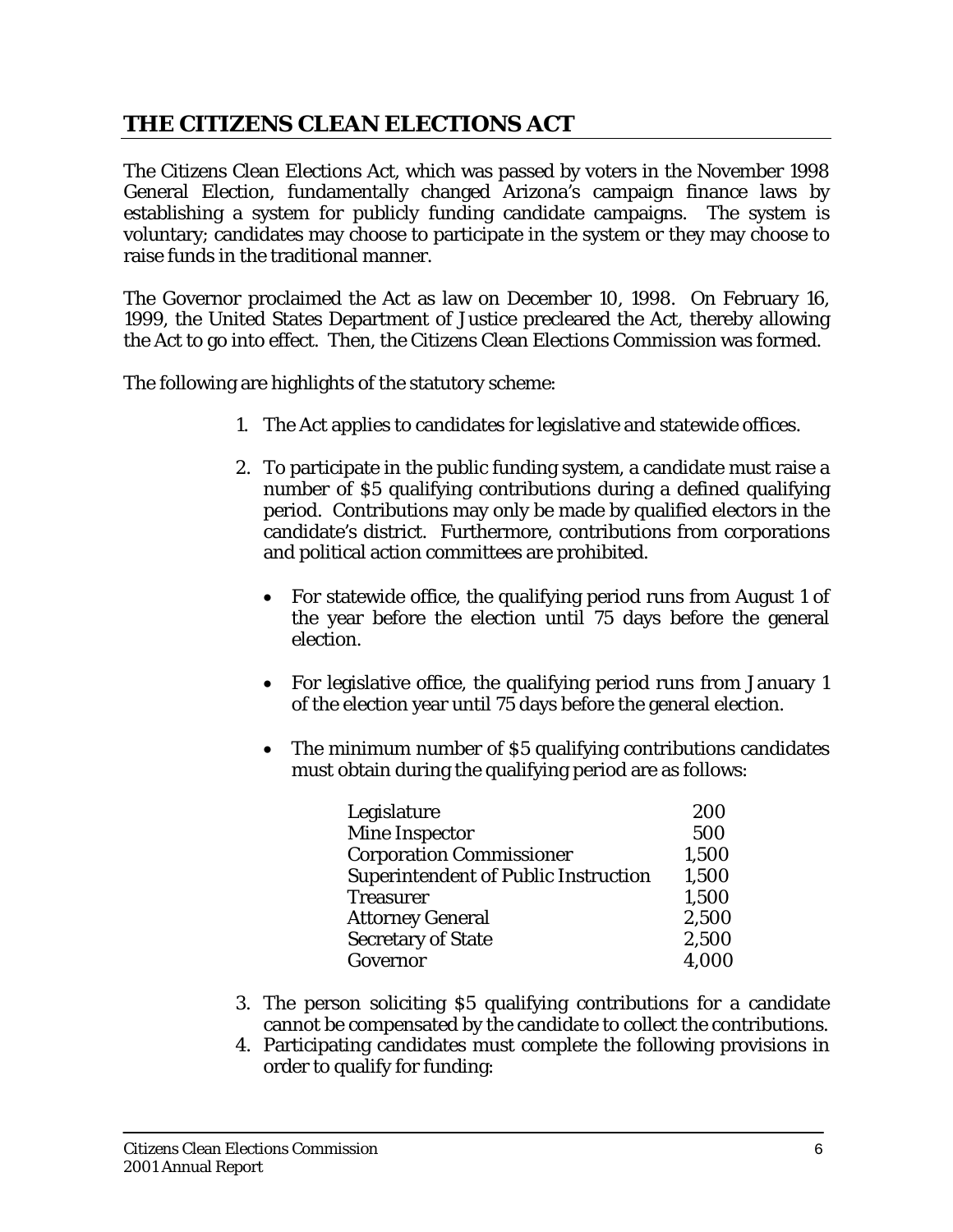- Candidates must apply for public funding with the Secretary of State within one week after the end of the qualifying period.
- The candidate also must file a list of the persons making qualifying contributions and give the Secretary of State a check for the total amount of the \$5 qualifying contributions received, as well as the original signed contributor slips.
- 5. There are set amounts of public funding for participating candidates. The base amounts are established in statute and adjusted for inflation every two years by the Secretary of State.
	- Candidates who qualify for funding in contested party primary elections may receive an amount equal to the original primary election spending limit. For the 2002 election, the amounts are:

| Legislature:                                 | \$10,790  |
|----------------------------------------------|-----------|
| <b>Mine Inspector:</b>                       | \$21,580  |
| <b>Corporation Commissioner:</b>             | \$43,150  |
| <b>Superintendent of Public Instruction:</b> | \$43,150  |
| Treasurer:                                   | \$43,150  |
| <b>Attorney General:</b>                     | \$86,310  |
| <b>Secretary of State:</b>                   | \$86,310  |
| Governor:                                    | \$409,950 |

• For the general election, those participating candidates who are opposed may receive an amount equal to the original general election spending limit. For the 2002 election, the amounts are:

| Legislature:                                 | \$16,180  |
|----------------------------------------------|-----------|
| Mine Inspector:                              | \$32,370  |
| <b>Corporation Commissioner:</b>             | \$64,730  |
| <b>Superintendent of Public Instruction:</b> | \$64,730  |
| Treasurer:                                   | \$64,730  |
| <b>Attorney General:</b>                     | \$129,460 |
| <b>Secretary of State:</b>                   | \$129,460 |
| Governor:                                    | \$614,930 |
|                                              |           |

- An independent candidate is eligible to receive 70 percent of the sum of the original primary and general election spending limits.
- A participating candidate who is unopposed is eligible to receive the total of the \$5 qualifying contributions he or she collected as the spending limit for that election.
- In the 2002 election, participating legislative candidates may use \$530 of personal monies for their campaigns; candidates for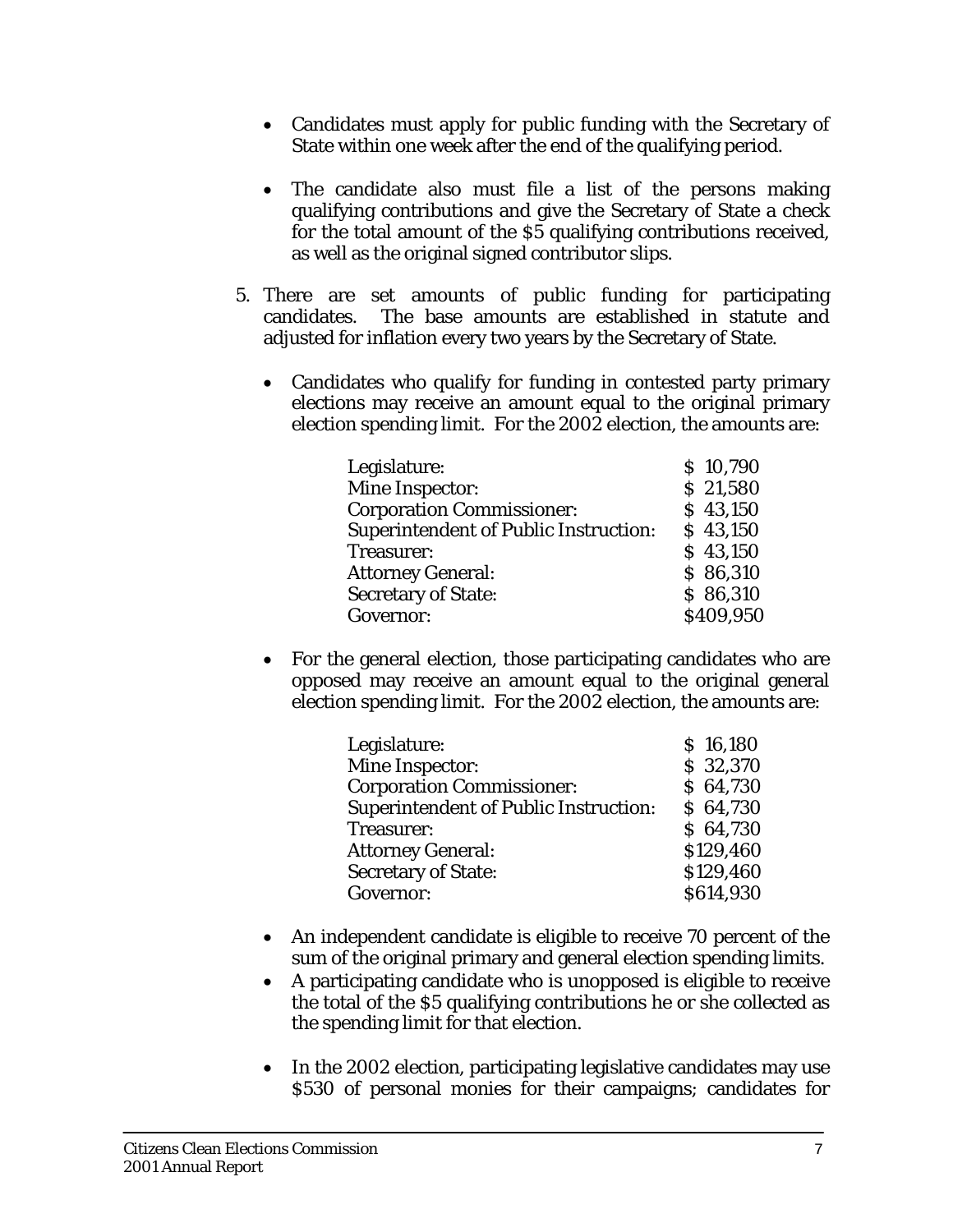statewide office may use \$1,060 of personal monies for their campaigns.

6. Participating candidates may raise a limited number of private contributions, which are called early contributions, during the exploratory and qualifying periods. The early contributions are limited to \$110 per individual contributor. The base amounts are established in statute and adjusted for inflation every two years by the Secretary of State. For the 2002 election, the limits on the amounts that candidates may raise in early contributions are as follows:

| Legislature:                                 | \$2,650  |
|----------------------------------------------|----------|
| <b>Mine Inspector:</b>                       | \$5,310  |
| <b>Corporation Commissioner:</b>             | \$10,610 |
| <b>Superintendent of Public Instruction:</b> | \$10,610 |
| Treasurer:                                   | \$10,610 |
| <b>Attorney General:</b>                     | \$21,220 |
| <b>Secretary of State:</b>                   | \$21,220 |
| Governor:                                    | \$42,440 |

- 7. Participating candidates having debt from a prior election in which they were not publicly funded may accept contributions to retire that debt, subject to the nonparticipating candidate limits and only during the exploratory period.
- 8. Nonparticipating candidate contribution limits are lowered by 20 percent.
- 9. Participating candidates are entitled to receive matching funds when an opposing, nonparticipating candidate exceeds the primary or general election spending limits. Matching funds also will be provided to participating candidates when independent expenditures are made on behalf of a nonparticipating or other participating candidate in the race.
- 10. The Citizens Clean Elections Fund receives its revenues from the following sources:
	- An annual fee of \$110 imposed on all registered lobbyists representing 1 or more persons in connection with a commercial or for-profit activity, except public bodies, or a non-profit entity predominately composed of or acting on behalf of a trade association or other grouping of commercial or for-profit entities.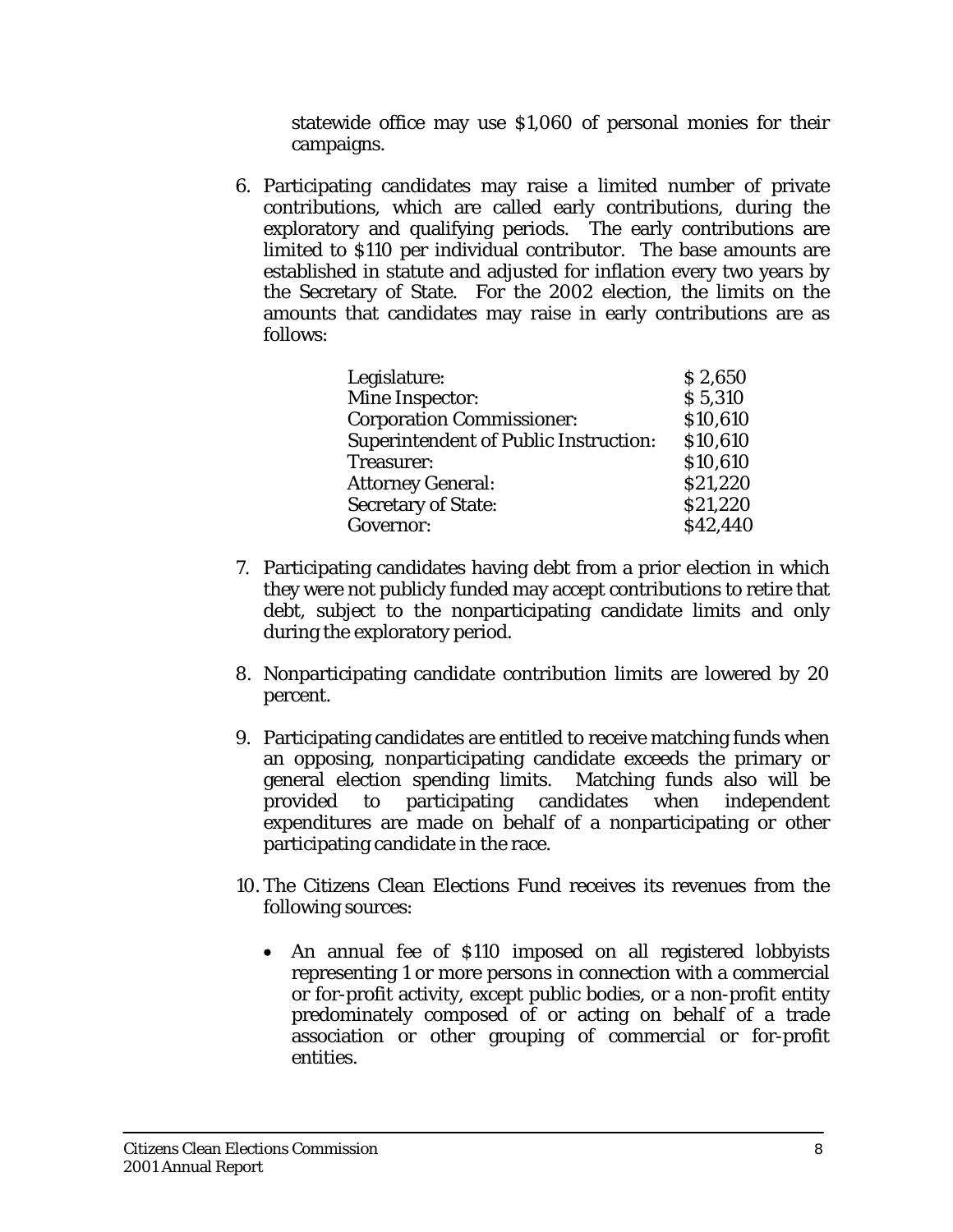- An additional surcharge of 10 percent imposed on all civil and criminal fines and penalties collected pursuant to A.R.S. § 12- 116.01.
- A \$5 voluntary contribution per taxpayer who files an Arizona state income tax return and marks an optional check-off box on the first page of the form. A taxpayer who checks this box receives a \$5 reduction in tax liability and \$5 goes to the Clean Elections Fund.
- A voluntary donation to the Fund by designating the Fund on an income tax return form filed by the individual or business entity, or by making a payment directly to the Fund. Any taxpayer making a donation shall receive a dollar-for-dollar tax credit not to exceed 20 percent of the tax amount on the return or \$530 per taxpayer, whichever is higher.
- Qualifying contributions received by participating candidates.
- Civil penalties assessed against violators of the Citizens Clean Elections Act.
- 11. There are additional campaign finance reporting requirements.
	- a. In addition to existing campaign finance reports that all candidates must file, nonparticipating candidates must file "original" and "supplemental" campaign finance reports with the Secretary of State when the candidates make expenditures that exceed 70 percent of the primary election spending limit, or receive contributions, less the expenditures through the primary, that exceed 70 percent of the general election spending limit.
	- b. In addition to existing campaign finance reports that all candidates must file, participating candidates must file recap reports at the end of the qualifying, primary and general election periods.
	- c. Campaign finance reports must be filed electronically with the Secretary of State, and bank accounts, campaign finance reports and financial records relating to the campaign must be available for public inspection.
	- d. Any individual or entity making an independent expenditure on behalf of a candidate must report the expenditure once it exceeds \$530 in an election cycle. Each additional independent expenditure totaling \$1,000 must be reported as well.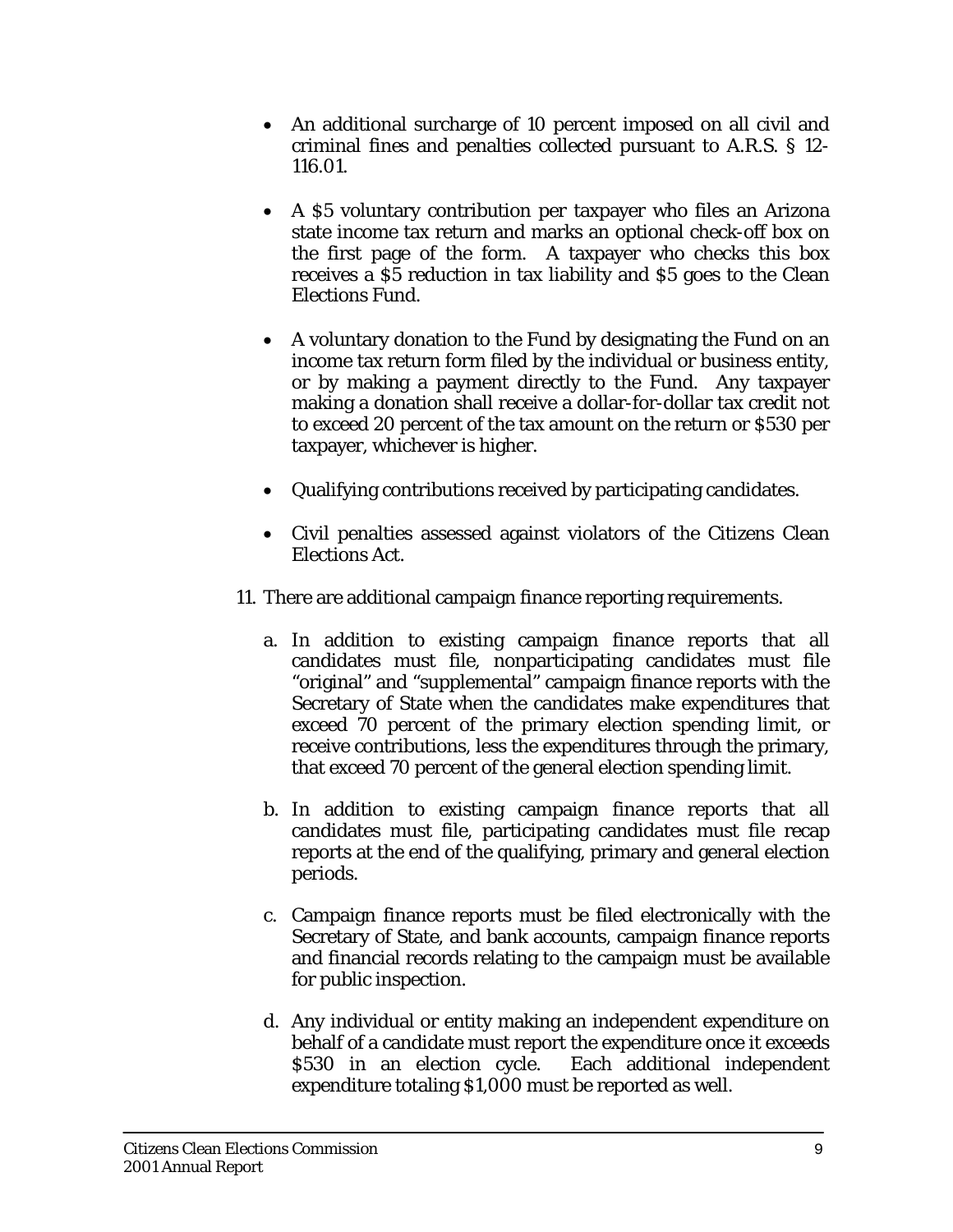- 12. There are potential legal consequences for enforcement actions.
	- a. Civil penalties
		- i. A participating candidate who exceeds the contribution or expenditure limits, shall be assessed a penalty of ten times the excess contribution or expenditure.
		- ii. Any candidate that violates the reporting requirements shall be assessed a penalty of \$110 per day for legislative candidates and \$320 per day for statewide candidates.
		- iii. Under some circumstances, the candidate may be disqualified or forced to forfeit office.
		- iv. A known violation by a participating candidate will require the candidate to repay from personal funds all monies expended from the candidate campaign account.
	- b. Known violations are prosecutable as a Class One Misdemeanor.
- 13. The Act establishes a 5-member Commission, the Citizens Clean Elections Commission, to implement and enforce the Act.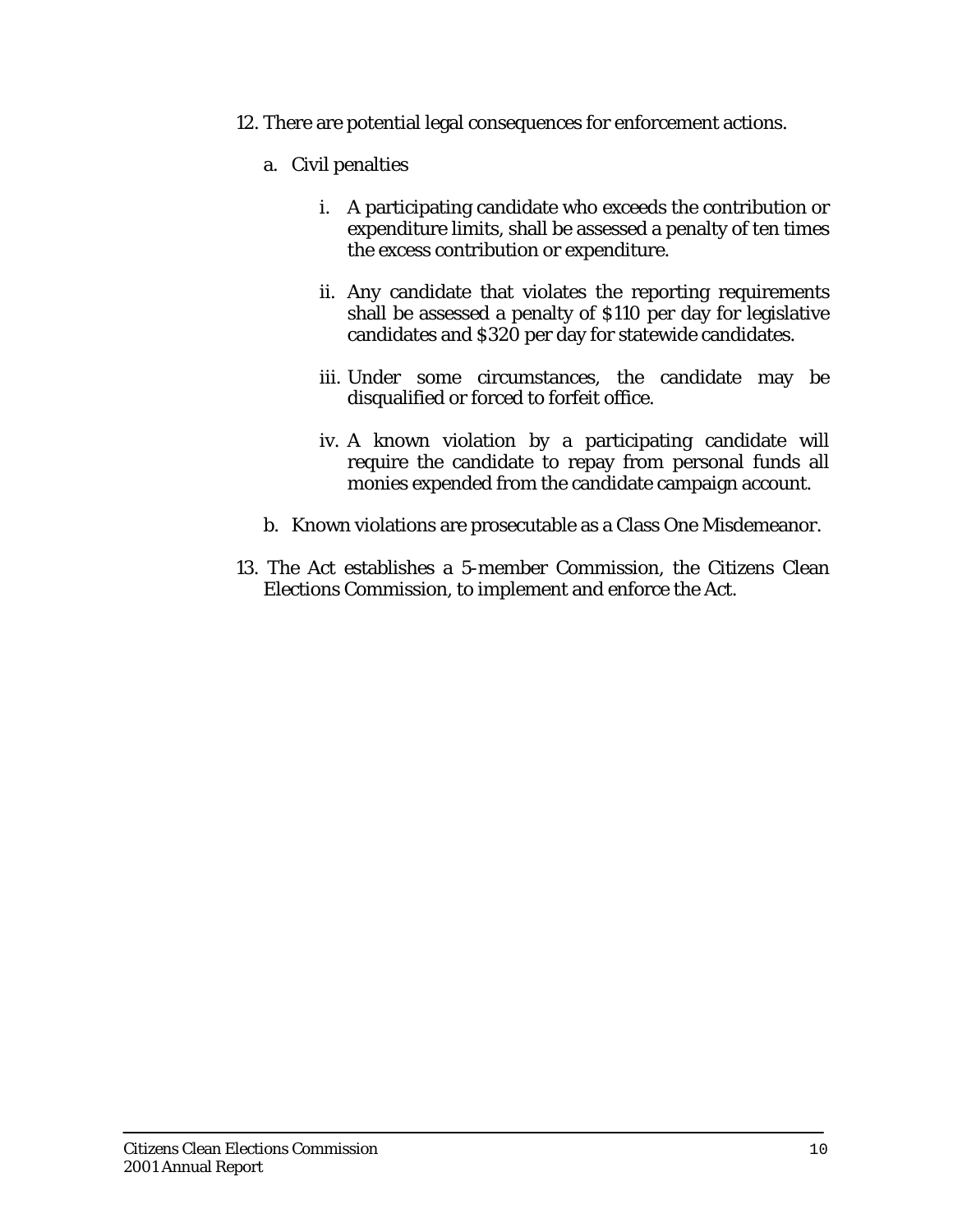# **THE CITIZENS CLEAN ELECTIONS COMMISSION**

# **Authority:**

The Citizens Clean Elections Commission was established by the enactment of the Citizens Clean Elections Act, A.R.S., Title 16, Chapter 6, Article 2. In addition to enforcing the provisions of Article 2, the Commission promulgates rules and enforces A.R.S. §§ 16-940 through 16-961.

#### **Function**:

The Commission consists of 5 members:

- No more than 2 shall be members of the same political party.
- No more than 2 shall be residents of the same county.
- No one shall be appointed who does not have a party registration that has been continuously recorded for at least 5 years immediately preceding appointment, with the same political party or as an independent.
- Each candidate shall be a qualified elector who has not, in the previous 5 years in this state, been appointed to, elected to or run for any public office, including precinct committeeman, or served as an officer of a political party.
- A member of the Commission shall serve no more than one term and is not eligible for reappointment.
- No Commissioner, during his or her tenure or for 3 years thereafter, shall seek or hold any other public office, serve as an officer of any political committee or employ or be employed as a lobbyist.

The Commissioners are chosen based upon the following criteria:

- Those who are committed to enforcing the Act in an honest, independent and impartial fashion.
- Those who seek to uphold public confidence in the integrity of the electoral system.

Initially, the Commission on Appellate Court Appointments nominated 5 slates each having 3 candidates. Beginning in the year 2000, the Governor and the highestranking official holding a statewide office who is not a member of the same political party as the Governor alternate filling such vacancies.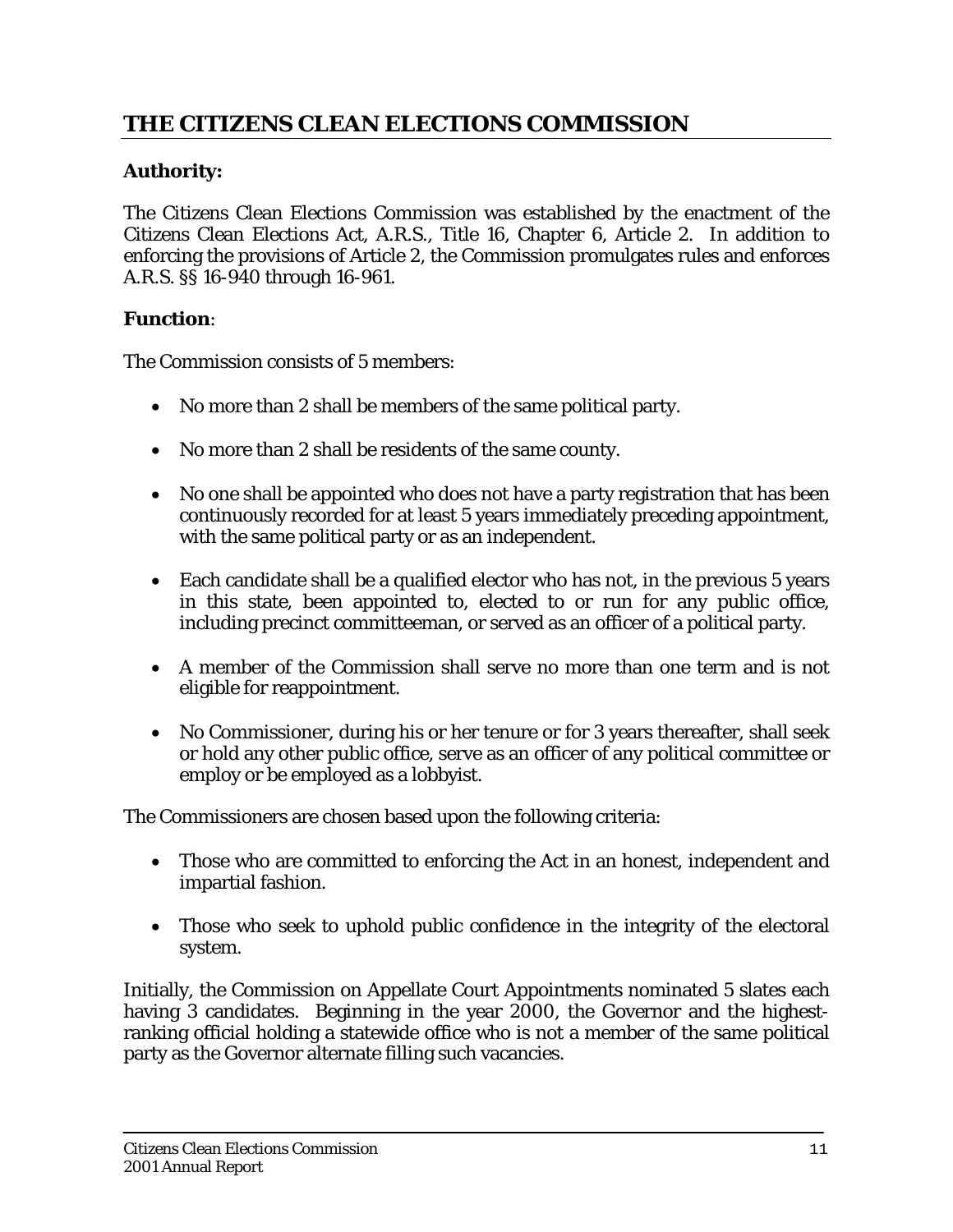- Governor Jane Dee Hull (R) selected a candidate, L. Gene Lemon (R), from one of the initial slates to serve on the Commission for a term ending January 31, 2004;
- Next, the highest-ranking official holding a statewide office who is not a member of the same political party as the Governor, Attorney General Janet Napolitano (D), selected one candidate, Ruth S. Jones (D), from one of the initial slates to serve on the Commission for a term ending January 31, 2003;
- Next, the second-highest-ranking official holding a statewide office of the same political party as the Governor, Secretary of State Betsey Bayless (R), selected one candidate, Carl Lopez (D), from one of the three remaining initial slates to serve on the Commission for a term ending January 31, 2002;
- The vacancy for the term ending January 31, 2000 was appointed by Governor Hull (R) and filled by David McKay (R), whose term will end January 31, 2005; and
- The vacancy for the term ending January 31, 2001 was appointed by Attorney General Janet Napolitano (D) and filled by Kathleen Detrick (I), whose term will end January 31, 2006.

The Commission holds regular meetings, which are open to the public, and annually elects its chair and reports its activities to the Governor, the Legislature and the public.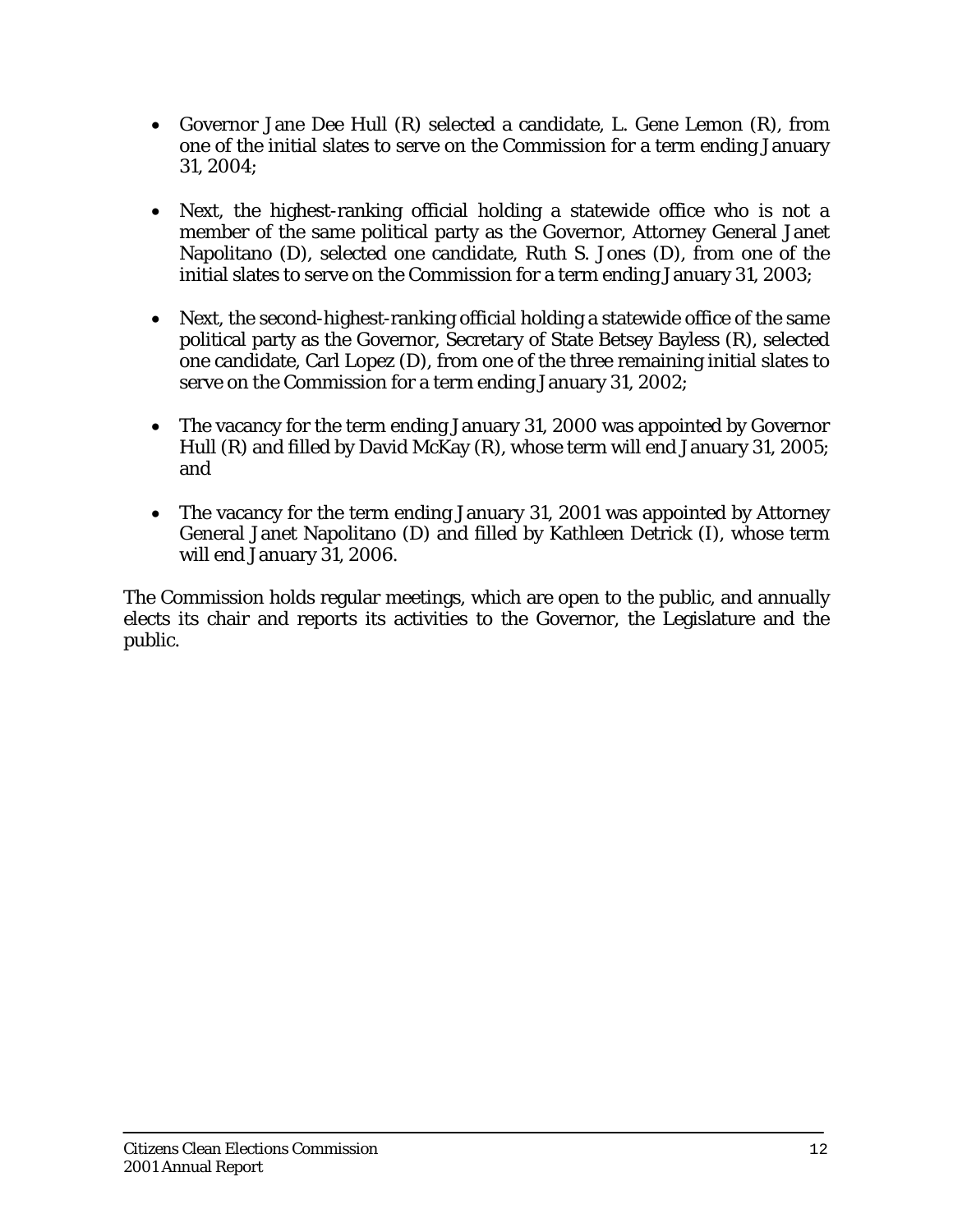# **COMMISSIONER BIOGRAPHIES**

# **Chairman Leslie "Gene" Lemon – Republican – Maricopa County**

Governor Jane Dee Hull appointed Phoenix resident L. Gene Lemon to the Citizens Clean Elections Commission in 1999 for a term that will expire in 2004. Mr. Lemon served as chair of the Commission for calendar years 1999, 2000 and 2001. Mr. Lemon received his bachelor's and law degrees from the University of Illinois. He retired as vice president-administration from VIAD Corp. (formerly Dial Corp. and Greyhound Corp.), where he also spent 27 years (1972-1999) as assistant general counsel and general counsel. From 1964-1969 Mr. Lemon was senior attorney for Armour and Co. From 1964-1969 he served as assistant general counsel to the American Farm Bureau Federation and affiliated companies.

Mr. Lemon has served on numerous boards, including board of directors (1992-1997) and chairman of the audit committee (1993-1995) for FINOVA Group Inc.; board of directors (1995-1997) for the Food & Drug Law Institute; board of directors (1989- 1995) for the Phoenix Chamber of Commerce; board of directors (1985-1998) and chairman of the board (1993-1995) for the Phoenix Children's Hospital; board of trustees (1985-1998) and president (1990-1992) for the Phoenix Art Museum; and grand president (1974-1976) and currently legal counsel for Alpha Gamma Rho Fraternity. Mr. Lemon currently serves on the board of directors of the American Arbitration Association; the National Conference of Commissioners of Uniform State Laws; and the board of visitors for the University of California-Davis School of Medicine. Mr. Lemon is a member of the American Bar Association; the Association of General Counsel; Arizona State Bar; Maricopa County Bar Association; International Bar Association; Arizona Club; City Square Racquet Club; and Paradise Valley Country Club.

# **Ruth S. Jones – Democrat – Maricopa County**

Attorney General Janet Napolitano appointed Scottsdale resident Ruth Jones to the Citizens Clean Elections Commission in 1999 for a term that will expire in 2003. Ms. Jones was elected by the Commission to serve as the chair in 2002. Ms. Jones holds a bachelor's degree from Indiana State University and a doctorate in political science from Georgetown University. Ms. Jones has been with Arizona State University since 1981 and currently serves as professor of political science and executive assistant to the university president for university programs. Her extensive teaching and research in the fields of electronic campaign finance, American politics and interest groups are reflected in her many publications, including books, journal articles and papers, as well as national conference presentations. Her research specialty is statelevel campaign finance.

Ms. Jones has served as chair for the Political Organizations and Parties section of the American Political Science Association and as a steering committee member of the Council on Governmental Ethics Laws (COGEL). Her community work includes service as a board member of Girls Ranch of Arizona and Neighborhood Partners,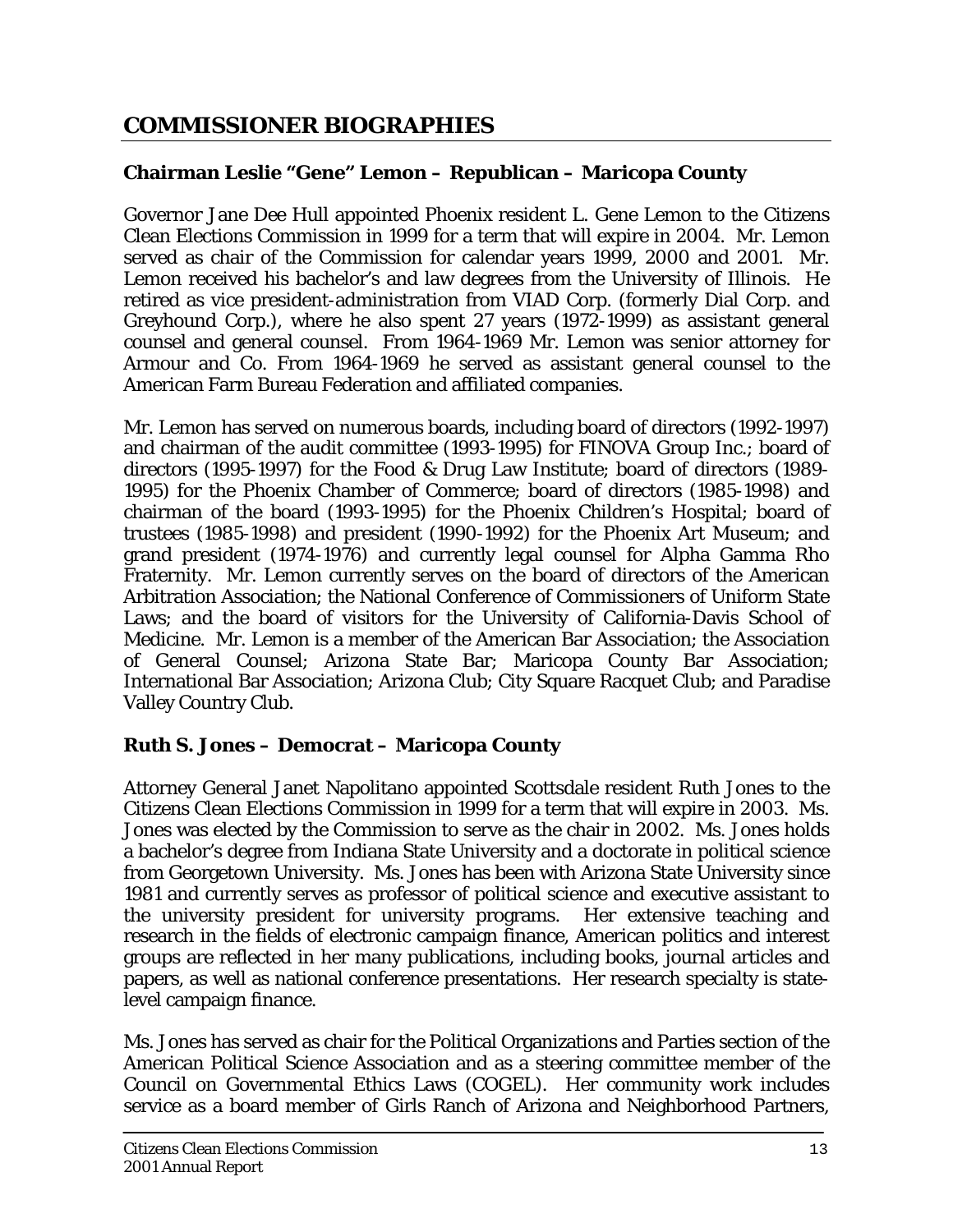Inc. She has received numerous awards and recognition for her teaching and research activities and has held many leadership roles in regional and national professional associations.

# **Carl E. Lopez – Democrat – Pima County**

Secretary of State Betsey Bayless appointed Tucson resident Carl Lopez to the Citizens Clean Elections Commission in 1999 for a term that will expire in 2002. Mr. Lopez received a bachelor's degree and master's degree in educational administration from the University of Arizona. He served as principal and developer of Luz Academy of Tucson charter school (1997-1998); principal of Academia Cotopaxi in Quito, Ecuador (1984-1986); administrator, principal and teacher for the Tucson Unified School District (1953-1983); and in the U.S. Army (1950-1953). Currently, he is retired.

Mr. Lopez has a history of volunteering, including a lifelong involvement in the Tucson community. He has been president of the Pima County Sports Hall of Fame since 1995, as well as Arizona state director of training for economic security, investments, telephone fraud and diversities for the American Association of Retired Persons (AARP). He was a consultant and trainer of trainers in employment and retirement planning for the AARP (1985-1995); co-chairperson for the committee for recruitment, registration and training of volunteers for the National Senior Olympics in Tucson (1997); and a member of the committee for the celebration of the birthday of Tucson, Los Descendientes del Presidio de Tucson (1995).

## **David G. McKay – Republican – Coconino County**

Governor Jane Dee Hull appointed Flagstaff resident Dave McKay to the Citizens Clean Elections Commission in 2000 for a term that will expire in 2005. Mr. McKay received his bachelor's and master's degrees from Northern Arizona University. He retired after 35 years with the Flagstaff Unified School District, where he served as principal of Thomas Knoles Elementary School (1987-1998); principal of Christensen Elementary School (1982-1987); assistant principal of Christensen and Killip Elementary Schools (1976-1982); title III coordinator for Flagstaff Public Schools (1973-1976); assistant principal for Mt. Elden Elementary School (Killip) (1968- 1973); guidance counselor for Flagstaff Elementary Schools (1966-1968); and science teacher for Flagstaff Junior High School (1963-1966). Mr. McKay founded Big Brothers of Flagstaff in 1968 and has served as executive director since. He also has served as a member of the Arizona School Administrators (1982-1997) and currently is a member of the investigative interview committee for the State Dental Board.

# **Kathleen S. Detrick – Independent – Pima County**

Attorney General Janet Napolitano appointed Tucson resident Kathleen Detrick to the Citizens Clean Elections Commission in 2001 for a term that will expire in 2006. Ms. Detrick has served as the city clerk and campaign finance administrator for the City of Tucson, Arizona since 1991. The city clerk is a charter officer appointed by the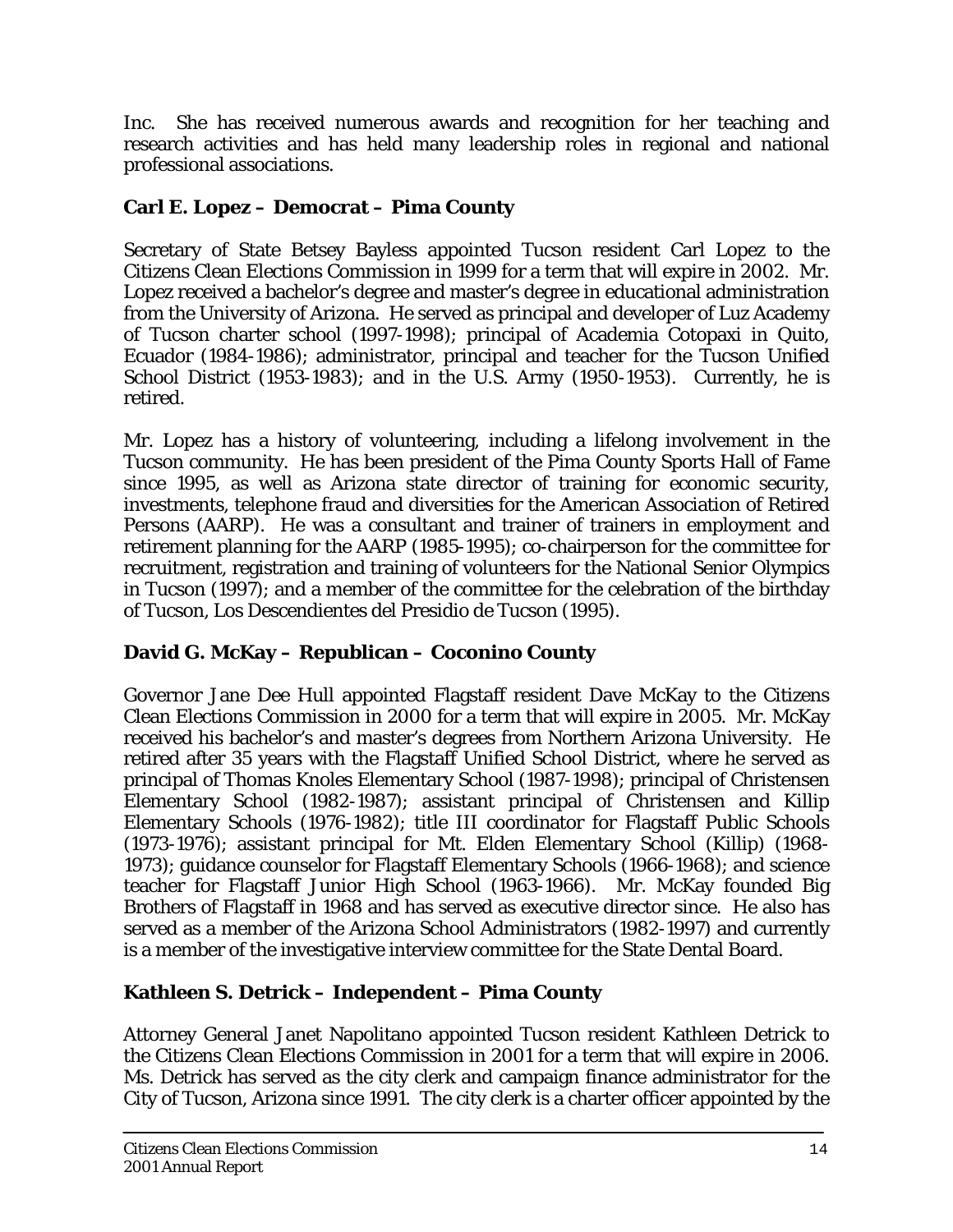mayor and council for a two-year term of office. The campaign finance administrator serves at the will of the mayor and council.

Ms. Detrick has been employed by the Tucson City Clerk's office since 1971. In 1981 Ms. Detrick was appointed chief deputy city clerk and served as the city elections director from 1981 until her appointment as city clerk in 1991. The City of Tucson has the only other public campaign-funding program in the State of Arizona and has been used as a model by other jurisdictions interested in implementing a similar program. Ms. Detrick was a member of the team that developed the Tucson public campaignfunding program and has been part of the administration of the program since its approval by electorate in 1985.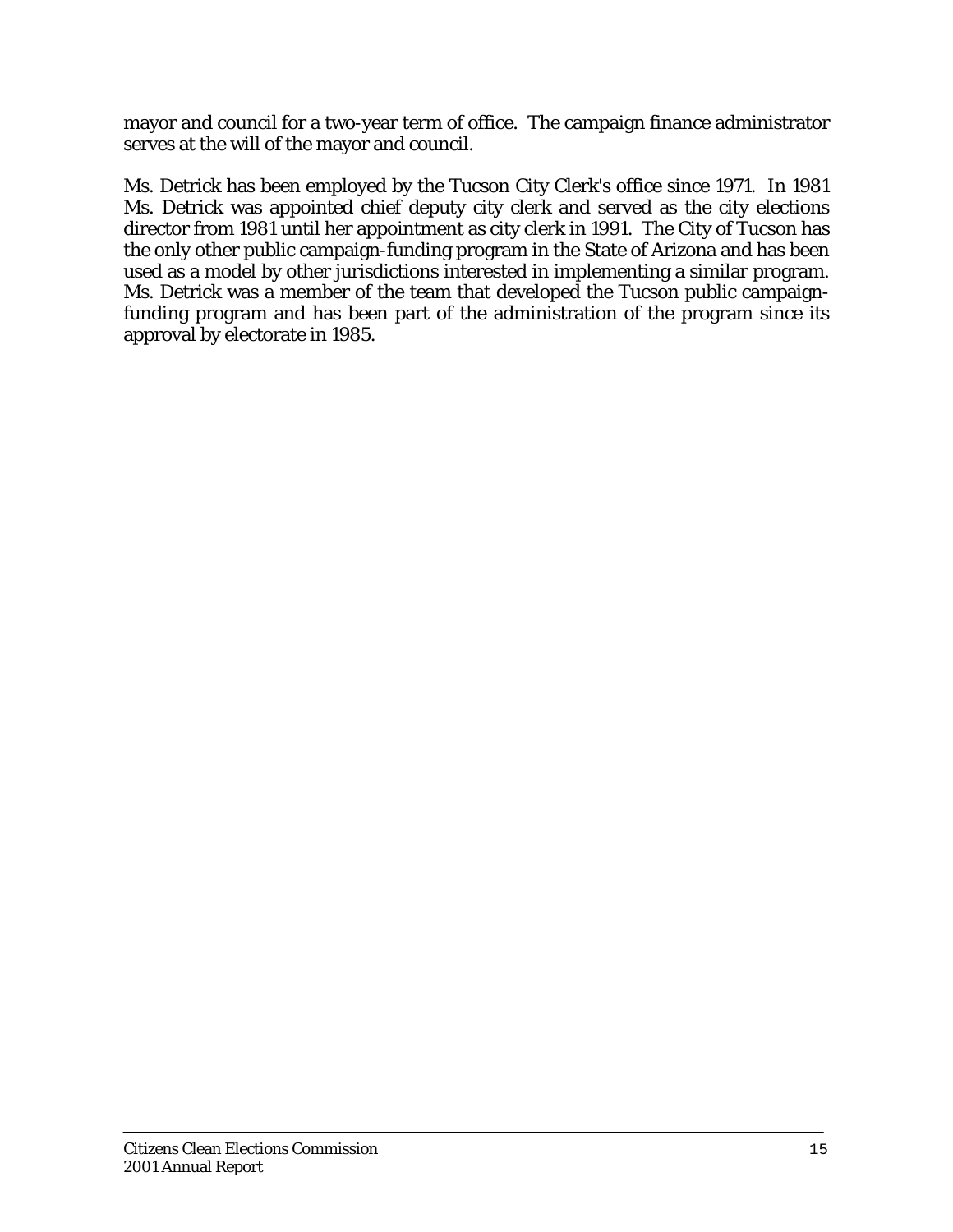# **COMMISSION MISSION, VISION AND VALUES**

#### **Mission Statement**

To fairly, faithfully and fully implement and administer the Arizona Citizens Clean Elections Act.

### **Vision Statement**

Through the successful implementation of the Arizona Citizens Clean Elections Act, the Commission seeks to improve the integrity of Arizona state government and promote public confidence in the Arizona political process.

#### **Values**

Candidate and Campaign Committees: Our first priority is to provide excellent customer service to the participating candidates and their campaign committees who choose to follow the provisions of the Clean Elections Act. We will provide excellent customer service to the nonparticipating candidates and their campaign committees who must comply with the provisions of the Act.

Service: We will provide timely and accurate information to customers, stakeholders and members of the public who make inquiries.

Integrity: We will be committed to the highest standards of ethical behavior.

Quality: We will ensure that all work is completed to the highest standards of excellence.

Teamwork: We will work together to accomplish the mission of the Commission.

Continuous Process Improvement: We will strive to develop efficient and effective processes that are necessary to accomplish the mission.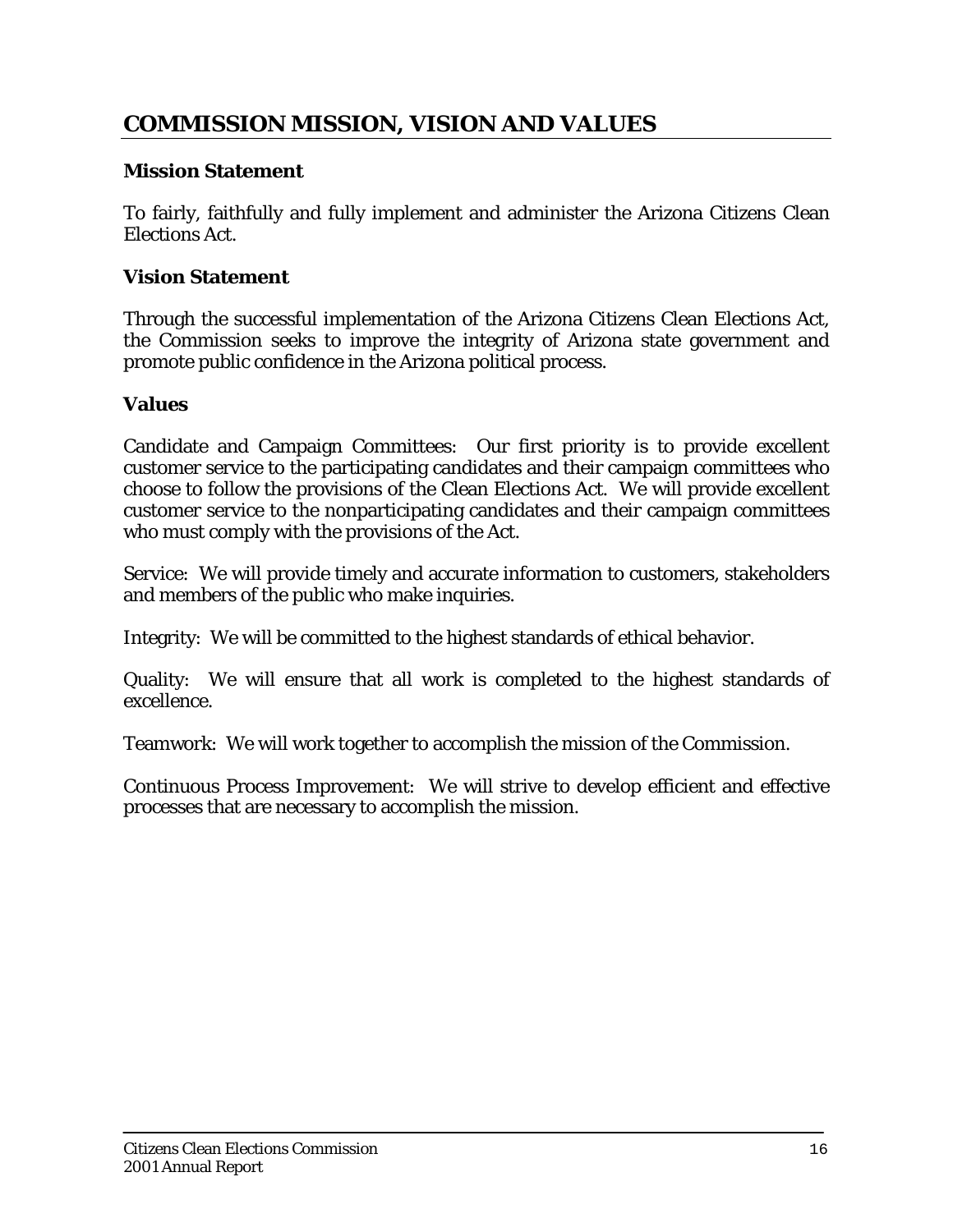# **SUMMARY OF COMMISSION ACTIVITIES**

# **Meetings**

The Citizens Clean Elections Commission held 19 regular open meetings.

### **Publications**

The Citizens Clean Elections Commission issued the following publications:

- Annual Report for 2000
- Citizens Clean Elections User's Handbook (revised as necessary)
- Citizens Clean Elections Act, Rules and Policies Manual (revised as necessary)
- Five Dollar Bill's Guide to Clean Elections brochure
- Five Dollar Bill's Guide to Two Simple Tax Credits brochure
- Citizens Clean Elections Commission, 2001-2002 Election Cycle: Arizona's Alternative System of Campaign Public Finance for Statewide and Legislative Offices brochures

#### **Voter Education**

In January of 2001, an RFP was released for marketing/public relations firms to perform voter education activities pursuant to the Act. A contract was awarded to Critical Public Relations (CPR), a public relations firm, L3 Creative, an advertising/marketing firm, and 3 Flaggs Media, a media buying firm. The response to the RFP from CPR, L3 Creative and 3 Flaggs Media envisioned the creation of a campaign that focused on a mascot named "Five Dollar Bill." Five Dollar Bill is the statesman-like personification of the financial embodiment the Act: \$5 qualifying contributions for candidates and \$5 reduction of tax liability for Arizona taxpayers.

In the summer of 2001, the Public Relations and Education Manager and CPR toured the state meeting with various media representatives to discuss the Act, dispel any myths concerning the Act, and educate interested parties about the Act. This grassroots outreach program helped to set the stage for the introduction of Five Dollar Bill.

On October 6, 2001, a rousing parade was held in Cottonwood, Arizona, kicking off the Five Dollar Bill campaign. The parade included various town citizens, groups, a marching band, two Commissioners and Five Dollar Bill. At the conclusion of the parade, a picnic was held that included entertainment, a chili cook off and a special award presented by the Mayor of Cottonwood to Five Dollar Bill.

Five Dollar Bill has made appearances at numerous schools and other functions. The end of 2001 saw Five Dollar Bill appear on a float at the APS Electric Light Parade in Phoenix. Five Dollar Bill also has his own website (www.fivedollarbillaz.com). This website includes information on the Act, the tax credits and, most recently, a series of web videos to help participating candidates through the Clean Elections process.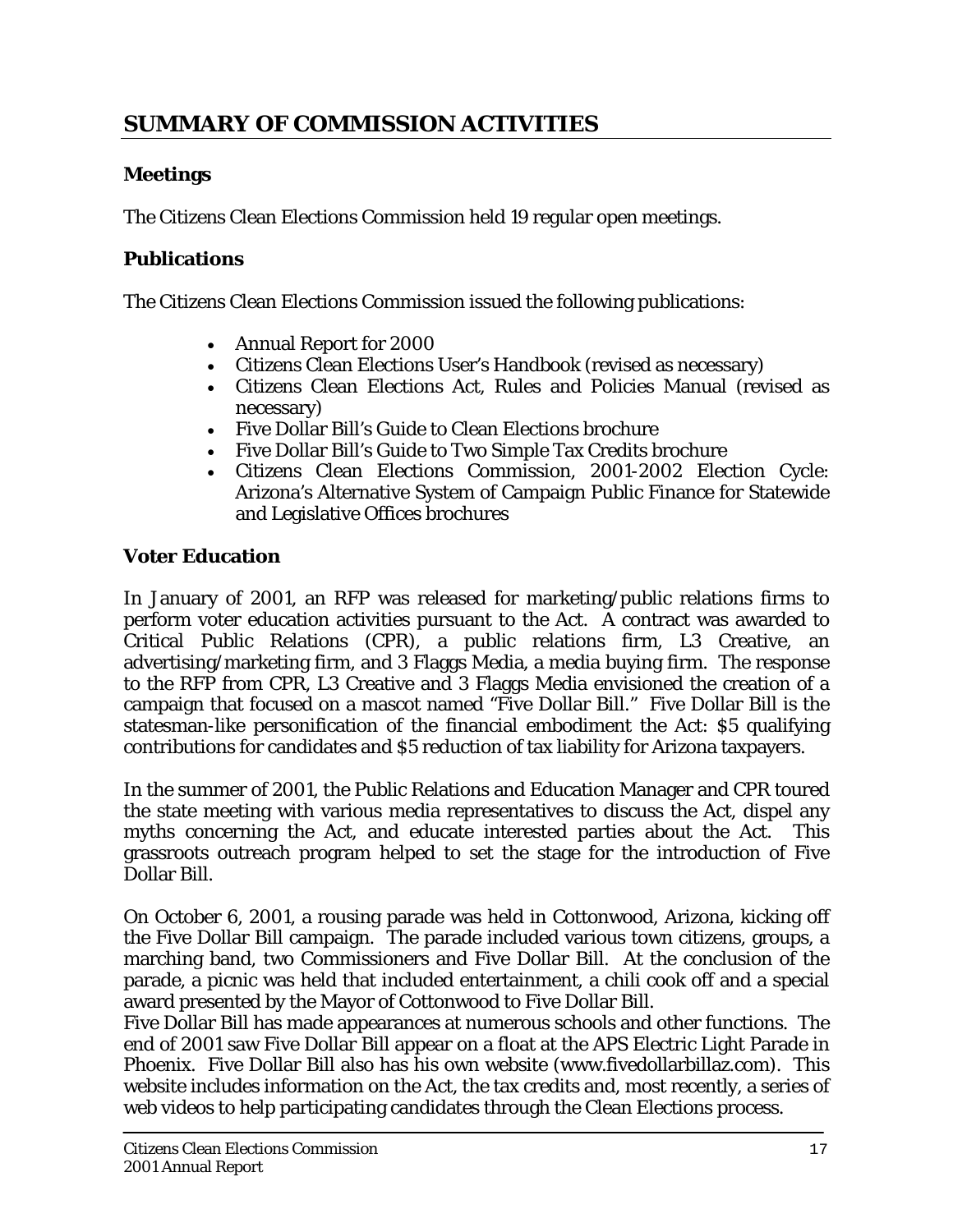# **Staff Training and Outreach**

The Commission Staff:

- Performed 5 campaign finance seminars for candidates interested in running a publicly funded campaign. These seminars included information on the Clean Elections Act and how to qualify for funding.
- Attended a public financing workshop hosted by the Brennan Center for Justice
- Attended Election Officer Certification classes
- Attended a national campaign training seminar in Washington, D.C.
- Attended the Economic Forum in Flagstaff where Clean Elections was a major topic
- Appeared on the television talk show "Think Twice" broadcast from Prescott
- Attended an electronic campaign finance report filing conference in Chicago
- Participated in training classes/seminars to attain and maintain a quality of job performance that meets the needs of the state, the Commission and the individual employee
- Presented at the "Making Sense of Clean Elections" seminar, sponsored by the Arizona Chamber of Commerce
- Appeared on KAET's "Horizon" television program
- Provided a booth at the Arizona State Fair, which included an appearance by Five Dollar Bill
- Attended the Council on Governmental Ethics Laws (COGEL) conference in Lexington, Kentucky

#### **Website (http://www.ccec.state.az.us) or (http://www.azcleanelections.com)**

The Commission maintains a site on the Internet that provides many client services, including the following:

- Electronic posting of Commission meeting notices, minutes and findings
- Electronic versions of many Commission publications and forms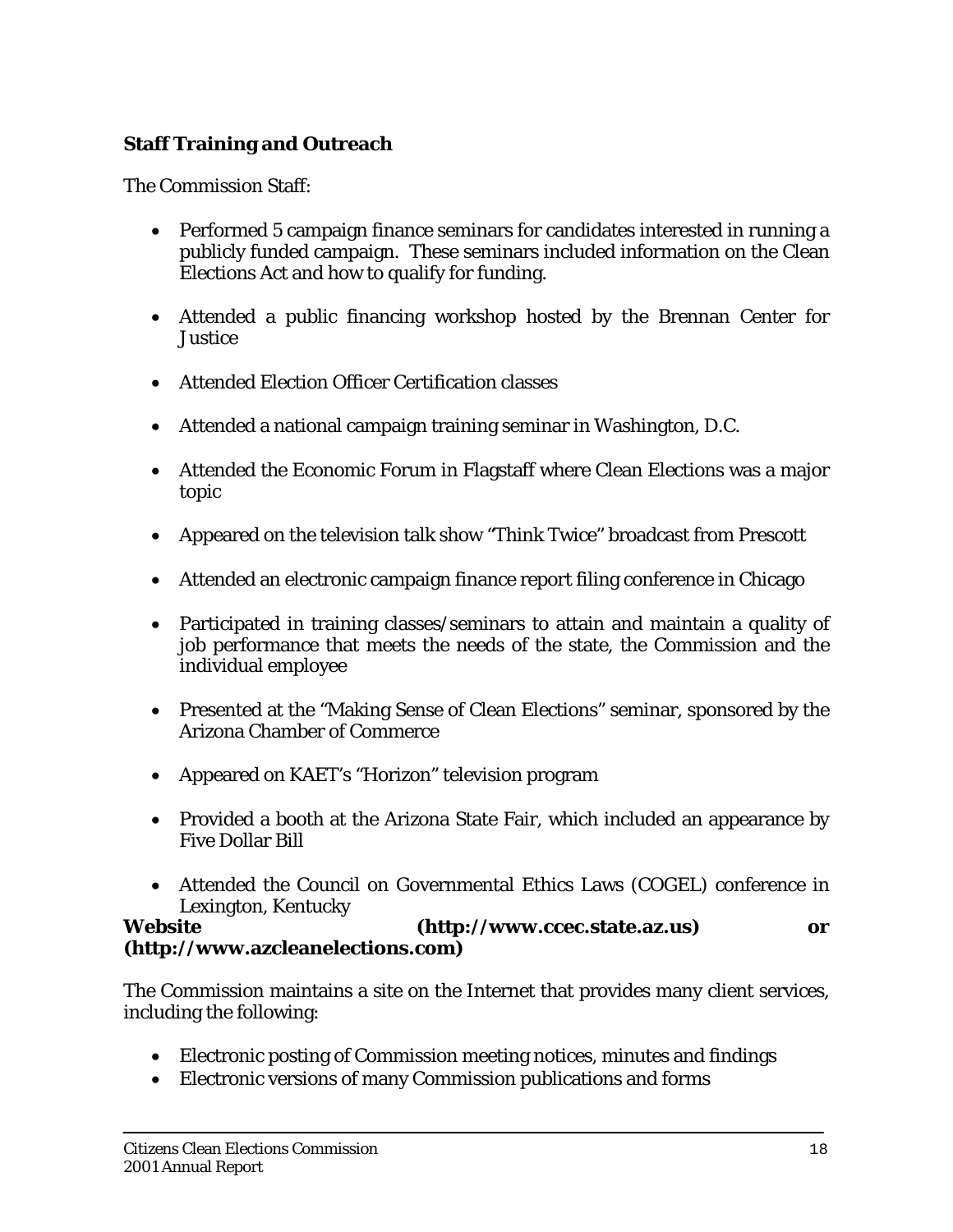- Commission financial data, including 2002 revenue projections, sources of revenue, and monthly statement of operations
- Information for both participating and nonparticipating candidates, including timelines and expenditure limits
- Information on tax credits and the \$5 check-off box on income tax forms
- Links to the State of Arizona, Secretary of State, Kids Voting, and Five Dollar Bill websites
- Commission and staff contact information and automatic e-mail access
- Biographies of current Commission members
- Frequently Asked Questions
- Press releases
- Substantive Policy Statements
- Proposed Legislative changes
- Proposed rules for public comment
- Citizens Clean Elections Act Handbook

# **Enforcement**

The Commission concentrated on developing policies and procedures for monitoring campaign finance reports, and handling complaints and investigations. Additionally, the Commission developed a computer database to track enforcement efforts. The Commission hired a Campaign Finance Analyst in October 2001 who is responsible for all enforcement duties.

## Summary of Complaints

The Commission received no complaints against candidates or political committees in 2001.

## Staff Review of Campaign Finance Reports

Staff reviewed the 2000 campaign finance reports of participating candidates to determine if any candidates were required to return to the Commission unused campaign funds, as specified in A.R.S. § 16-953. Upon review of the campaign finance reports submitted by candidates to the Secretary of State, staff determined that three candidates potentially had unspent campaign funds that needed to be returned to the Clean Elections Fund. Staff contacted two of the three candidates and both took corrective action to comply with the law. Staff was unable to locate the third candidate and is carrying the matter forward into 2002.

# Complaint and Enforcement Procedure

Enlisting the help of a computer program consultant, the Commission developed a unique complaint tracking database program to manage and track all complaints through the complaint and investigation process. The Commission also developed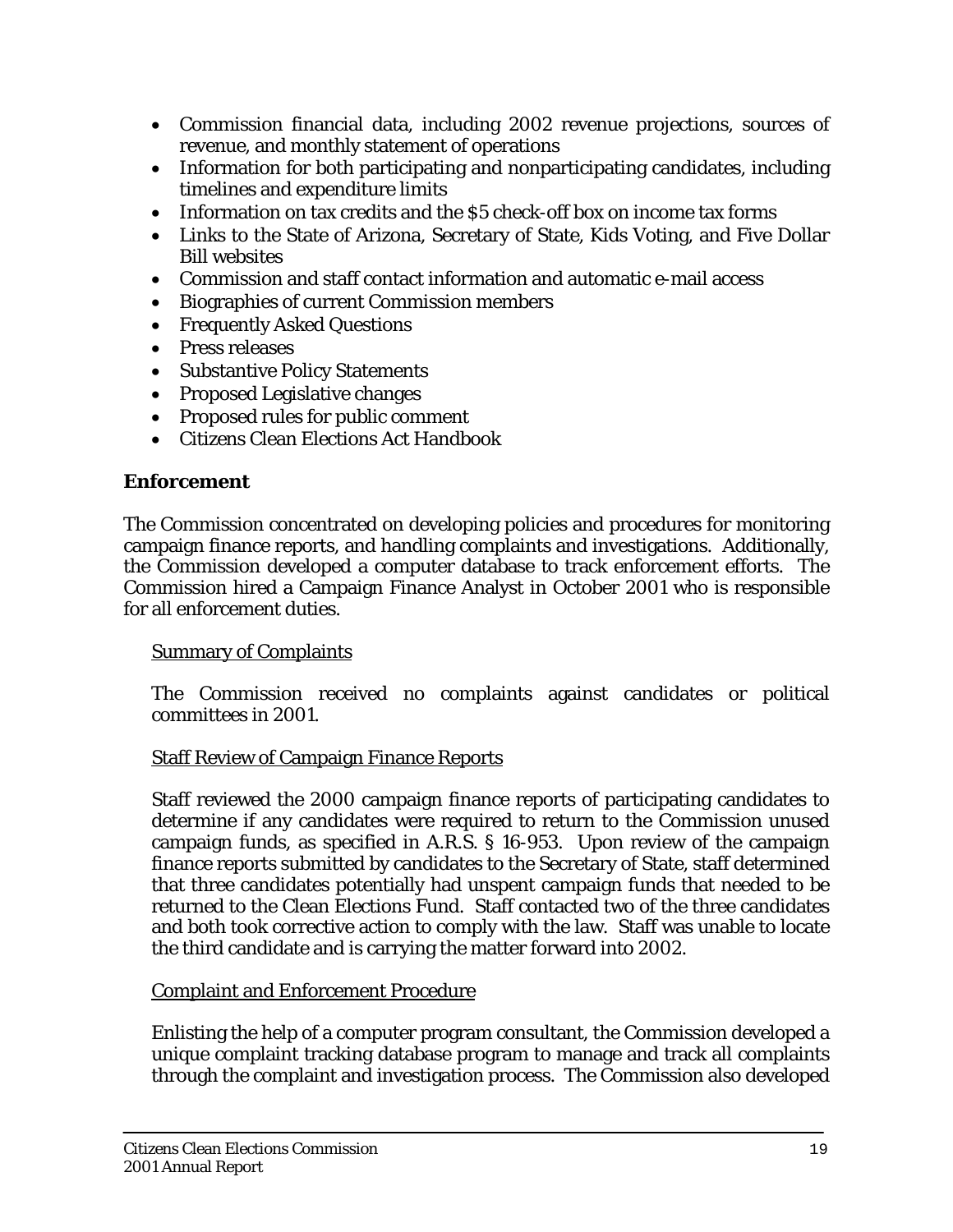a step-by-step procedural guide to serve as a reference for staff during the complaint and enforcement process.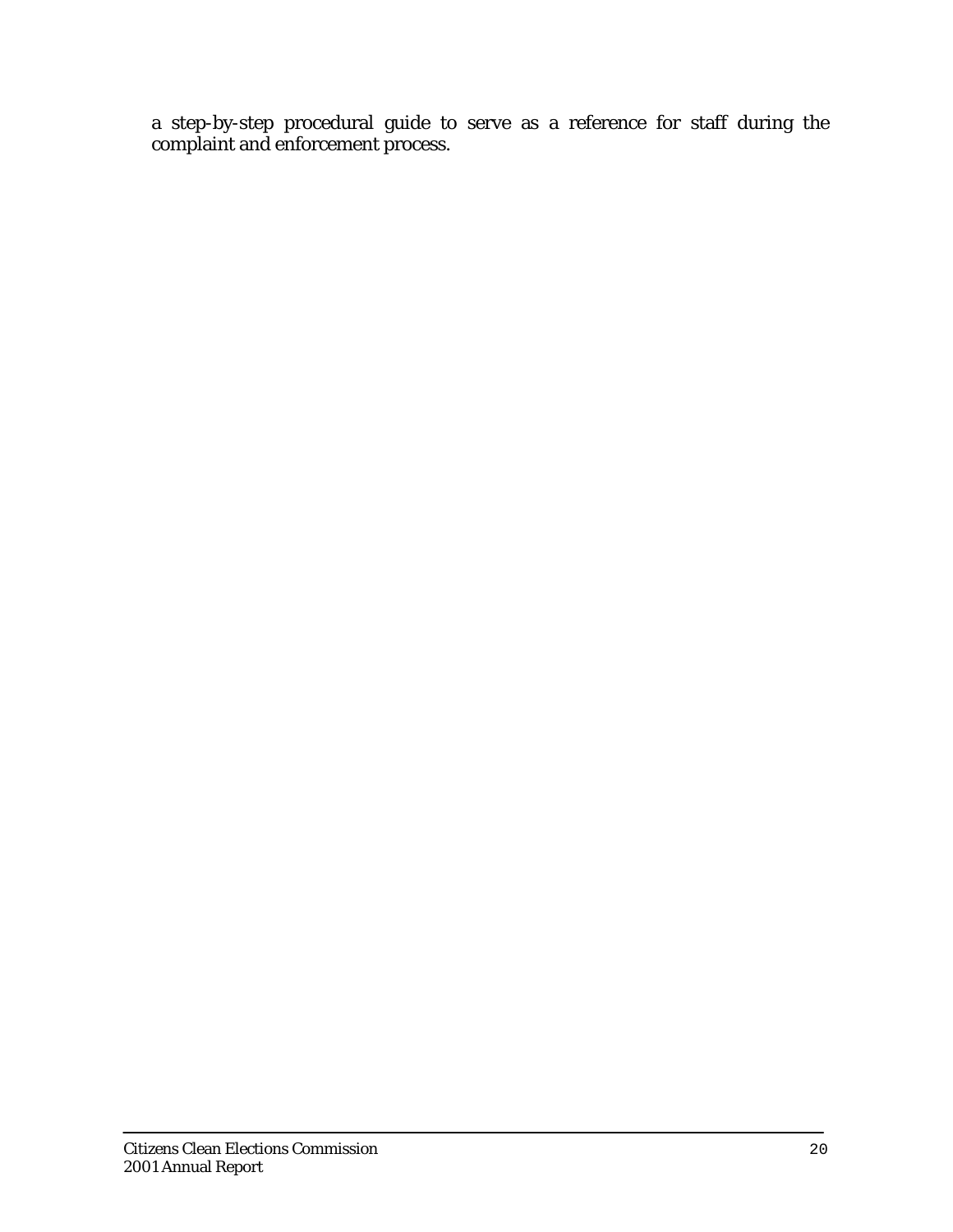# **PROJECTED FUNDING FOR PARTICIPATING CANDIDATES**

Pursuant to A.R.S. § 16-954(D), "at least once per year, the Commission shall project the amount of monies that the Fund will collect over the next four years and the time such monies shall become available." On October 23, 2001, the Commission adopted the following revenue projections:

|                                           | 2002        | 2003        | 2004        | 2005        |
|-------------------------------------------|-------------|-------------|-------------|-------------|
| <b>Fines, Forfeitures &amp; Penalties</b> | \$5,248,500 | \$5,510,900 | \$5,786,400 | \$6,075,700 |
| <b>Other Revenue (Donations)</b>          | 2,625,000   | 2,690,625   | 2,757,900   | 2,826,800   |
| <b>Other Revenue (Candidate)</b>          |             |             |             |             |
| <b>Qualifying Contributions)</b>          | 560,000     | $-0-$       | 275,000     | $-0$ -      |
| Return of Lobbyist Filing Fees,           |             |             |             |             |
| plus interest <sup>1</sup>                | (351,000)   | -0-         | $-0$ -      | $-0$ -      |
| <b>Total Revenues</b>                     | \$8,082,500 | \$8,201,525 | \$8,819,300 | \$8,902,500 |

1Lobbyist filing fees are removed by *Lavis v Bayless*. Assumes all fees collected in 2000 and 2001 are returned with simple interest.

Pursuant to A.R.S. § 16-954 (E), "at least once per year, the Commission shall project the amount of citizen funding for which all candidates will have qualified pursuant to (Article 2, Citizens Clean Elections Act) for the following calendar year." On October 23, 2001, the Commission adopted the following participation projections:

#### 2002 Primary

- 305 total candidates
- 206 participating candidates
- \$5,998,530 initial disbursements
- \$3,851,580 equalization disbursements

#### 2002 General

- 197 total candidates
- 124 participating candidates
- \$4,158,630 initial disbursements
- \$3,592,410 equalization disbursements

The grand total of projected candidate disbursements for the 2002 election cycle is \$17,601,150. Utilizing a fund balance from previous years, the Commission has predicted that the monies in the Fund will be sufficient to fund all participating candidates in the 2002 election cycle.

Should the amount in the Fund designated for candidate campaigns be depleted in 2002 during the election cycle, the Commission may take immediate action. A.R.S. § 16-954 (F) states: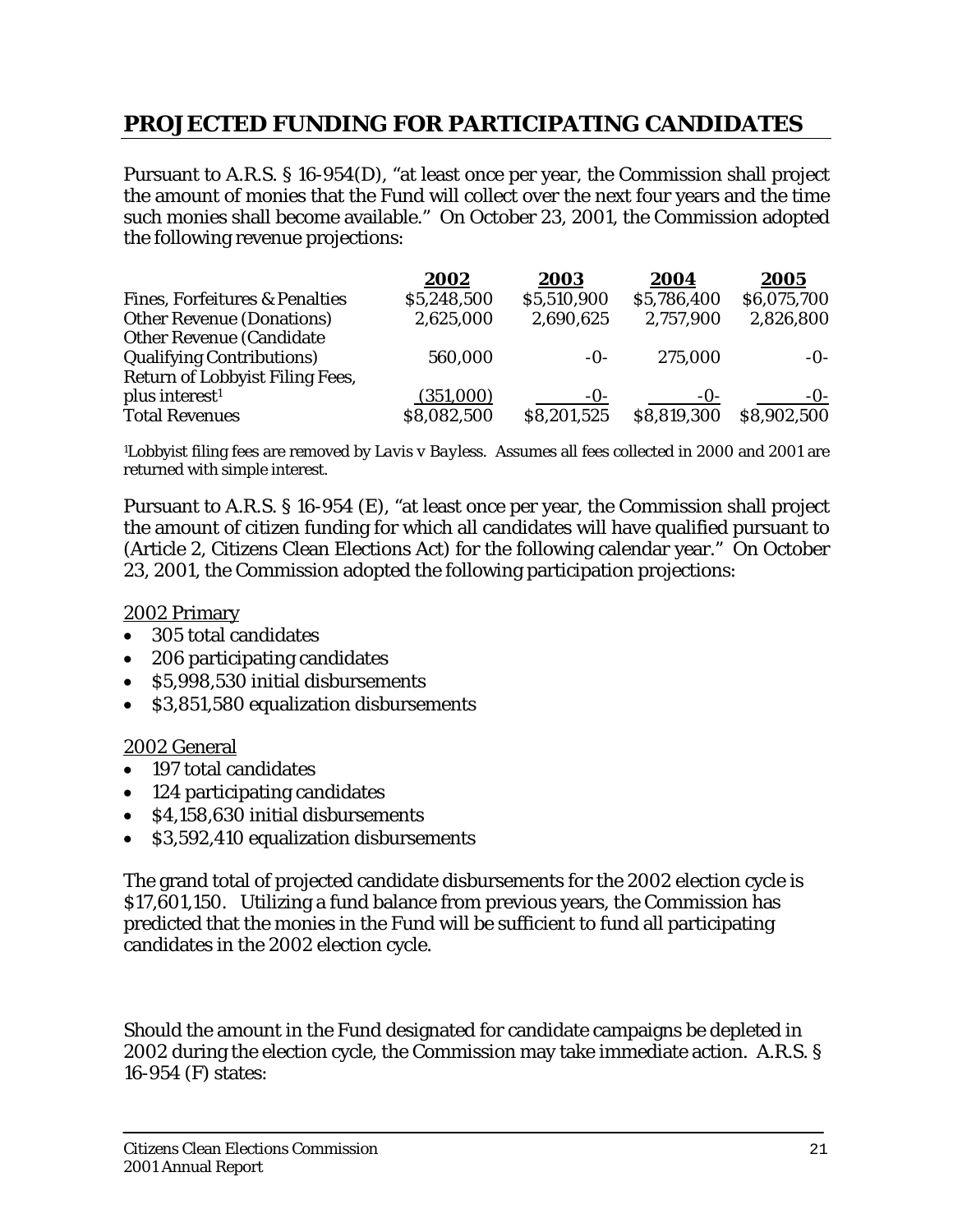If the commission cannot provide participating candidates with all monies specified under sections 16-951 and 16-952, as decreased by any announcement pursuant to subsection E of this section, then the commission shall allocate any reductions in payments proportionately among candidates entitled to monies and shall declare an emergency. Upon declaration of an emergency, a participating candidate may accept private contributions to bring the total monies received by the candidate from the fund and from such private contributions up to the adjusted spending limits, as decreased by any announcement made pursuant to subsection E of this section.

Further, the Commission adopted a substantive policy statement to clarify that if an emergency is declared, participating candidates may collect private contributions up to the limits applicable to nonparticipating candidates.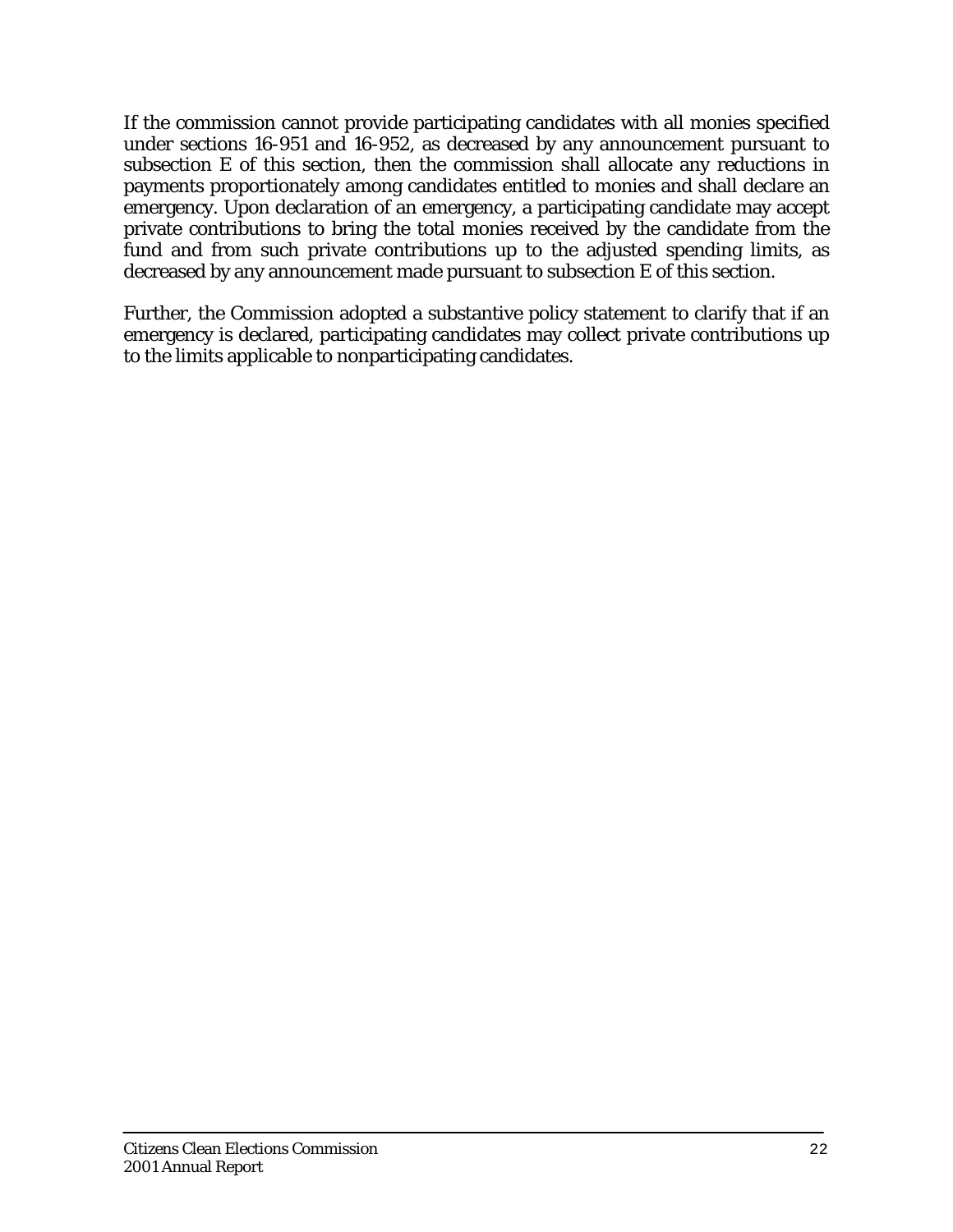# **LOBBYIST FEE**

An annual fee in the amount of \$110, which is collected by the Secretary of State and deposited into the Citizens Clean Elections Fund, has been imposed on all registered lobbyists representing 1 or more persons in connection with a commercial or forprofit activity except public bodies, or a nonprofit entity predominately composed of or acting on behalf of a trade association or other grouping of commercial or forprofit entities.

In 2001, the Secretary of State notified registered lobbyists that they were obligated to pay the \$110 fee, unless exempt.

- 767 paid the fee
- 439 filed an exemption statement
- 668 neither paid the fee nor filed an exemption statement

The Commission took enforcement action against those lobbyists who did not pay the fee in 1999, 2000 and 2001. This enforcement action resulted in:

333 filing an exemption statement and 117 paying the fee for calendar year 1999;

360 filing an exemption statement and 140 paying the fee for calendar year 2000; and

204 filing an exemption statement and 164 paying the fee for calendar year 2001.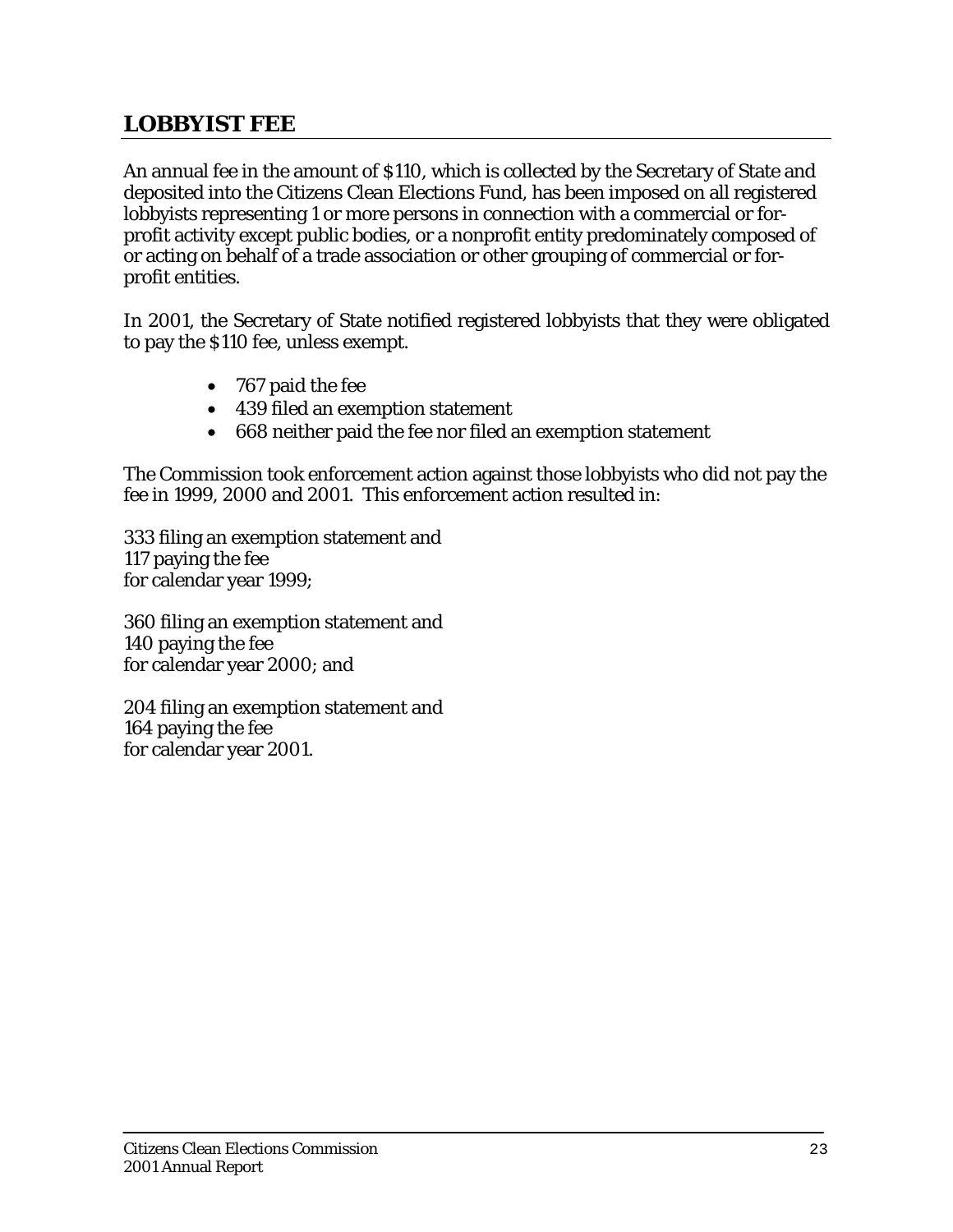#### **Federal Court Case:** *Lavis v. Bayless*

This federal district court case challenges the Citizens Clean Elections Act revenue sources under the free speech and equal protection guarantees of the First and Fourteenth Amendments of the U.S. Constitution. The Act's revenue-collecting mechanisms include the 10 percent surcharge on all civil and criminal fines and penalties, and fees imposed on lobbyists. The plaintiffs assert that the surcharges constitute compelled speech and that the lobbyist fees constitute viewpoint discrimination, a prior restraint on speech, and violate equal protection. This case was dismissed in March due to a lack of federal jurisdiction, pursuant to the Federal Tax Injunction Act.

#### **Maricopa County Superior Court Case:** *Lavis v. Bayless*

This Maricopa County Superior Court case challenges the Citizens Clean Elections Act revenue sources under the free speech and equal protection guarantees of the First and Fourteenth Amendments of the U.S. Constitution and Article 2 § 6 and § 15 of the Arizona Constitution. The Act's revenue-collecting mechanisms include the 10 percent surcharge on all civil and criminal fines and penalties, and fees imposed on lobbyists. The plaintiffs assert that the surcharges constitute compelled speech and that the lobbyist fees constitute viewpoint discrimination, a prior restraint on speech, and violate equal protection.

Oral arguments were presented at the Maricopa County Superior Court on November 20, 2001. On December 19, 2001, Judge Colleen McNally held that the lobbyist fees impose an unconstitutional prior restraint on the exercise of free speech under Article 2 § 6 and § 15 of the Arizona Constitution and the First Amendment of the U.S. Constitution, and ordered that the Commission stop collecting the fees. The Court, however, found no evidence that the lobbyist fees promote viewpoint discrimination or violate equal protection. The Court also held that the Clean Elections Act does not compel speech to support a specific viewpoint or ideology. As a result, the Commission and the Secretary of State will discontinue collecting the \$110 annual lobbyist fee.

The Court also upheld the constitutionality of the 10 percent surcharge, and held that the Clean Elections Act does not compel speech to support a particular viewpoint or ideology. The Commission will, therefore, continue to collect these assessments.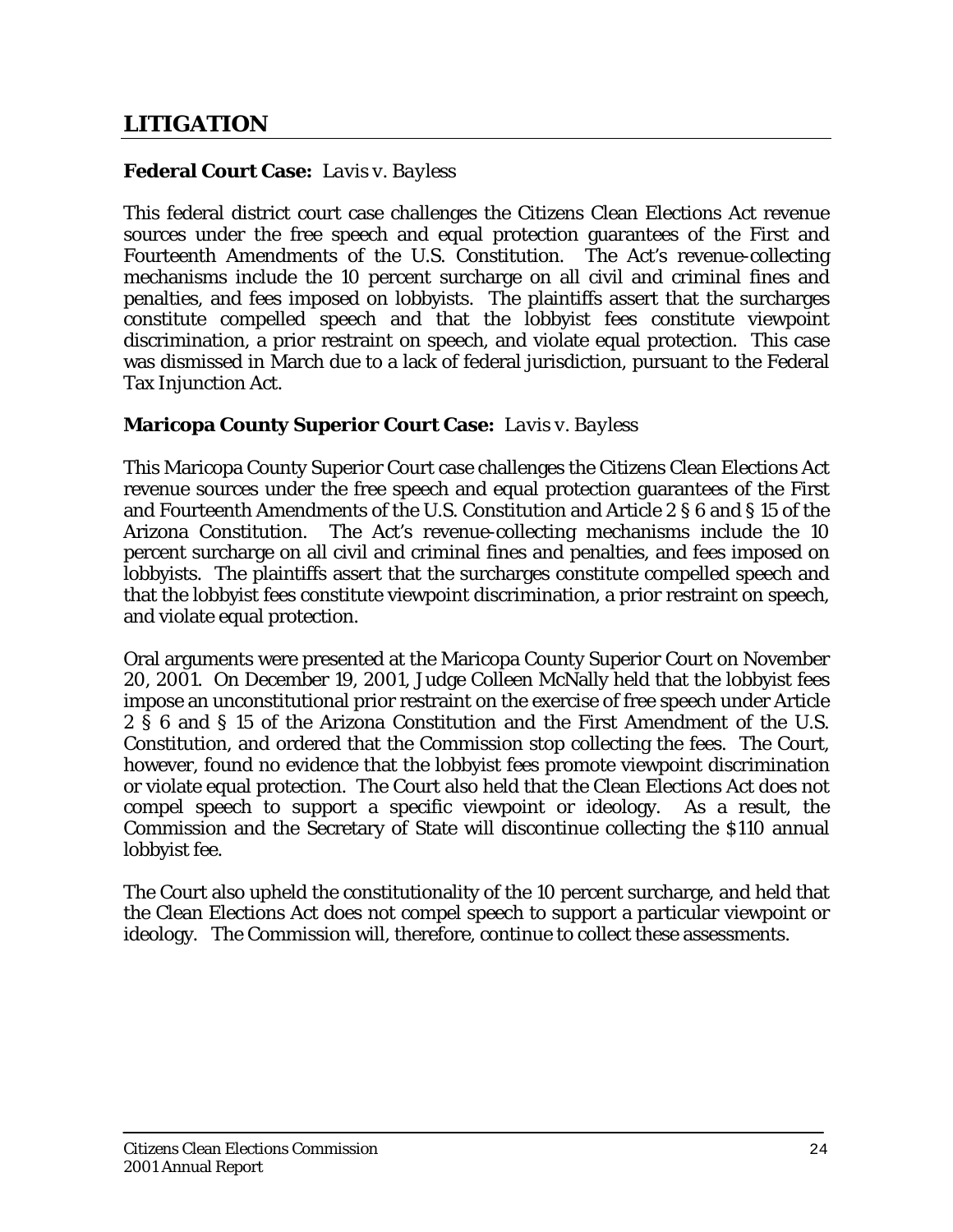# **RECOMMENDATIONS FOR CHANGES TO THE LAW**

## **Reporting Requirements**

The Commission recommends that the Legislature amend the reporting requirements for nonparticipating candidates in A.R.S.  $\S$  16-941(B)(2) to commence the reporting at the beginning of the qualifying period; to limit the reporting to only those nonparticipating candidates who are opposed in the primary or may be opposed in the general election by a participating candidate; and to require a report to be filed by nonparticipating candidates based on expenditures made, rather than contributions received.

# **Matching Funds**

The Commission recommends that the Legislature amend the procedure for calculating matching funds for participating candidates in A.R.S. § 16-952(B) by changing the criteria to expenditures made by the nonparticipating candidate rather than the amount of contributions received by the nonparticipating candidate.

## **Certification as a Participating Candidate**

The Commission recommends that the Legislature give the Commission more authority to regulate candidates certified as participating. The recommended amendments to A.R.S. § 16-947 authorize the Commission to decertify, assess civil penalties, withhold funding, or order repayment of funds from a certified candidate who violates any provision of the Act.

## **Qualifying Period**

The Commission recommends that the Legislature change the ending date of the qualifying period to 90 days before the primary election, or 45 days after the close of the legislative session, but no later than July 31st of the election year. A.R.S. § 16- 961(B)(3).

## **Impose Controls on Candidate Accounts**

The Commission recommends that the Legislature amend A.R.S. § 16-948 to restrict the use of Clean Elections funds to campaign purposes, and to require the return of funds not used for campaign purposes.

## **Candidate Statements**

The Commission recommends that the Legislature change A.R.S. § 16-956(A) to authorize the Commission to assemble, publish and disseminate a single candidate statement guide to every household with a registered voter prior to the primary election.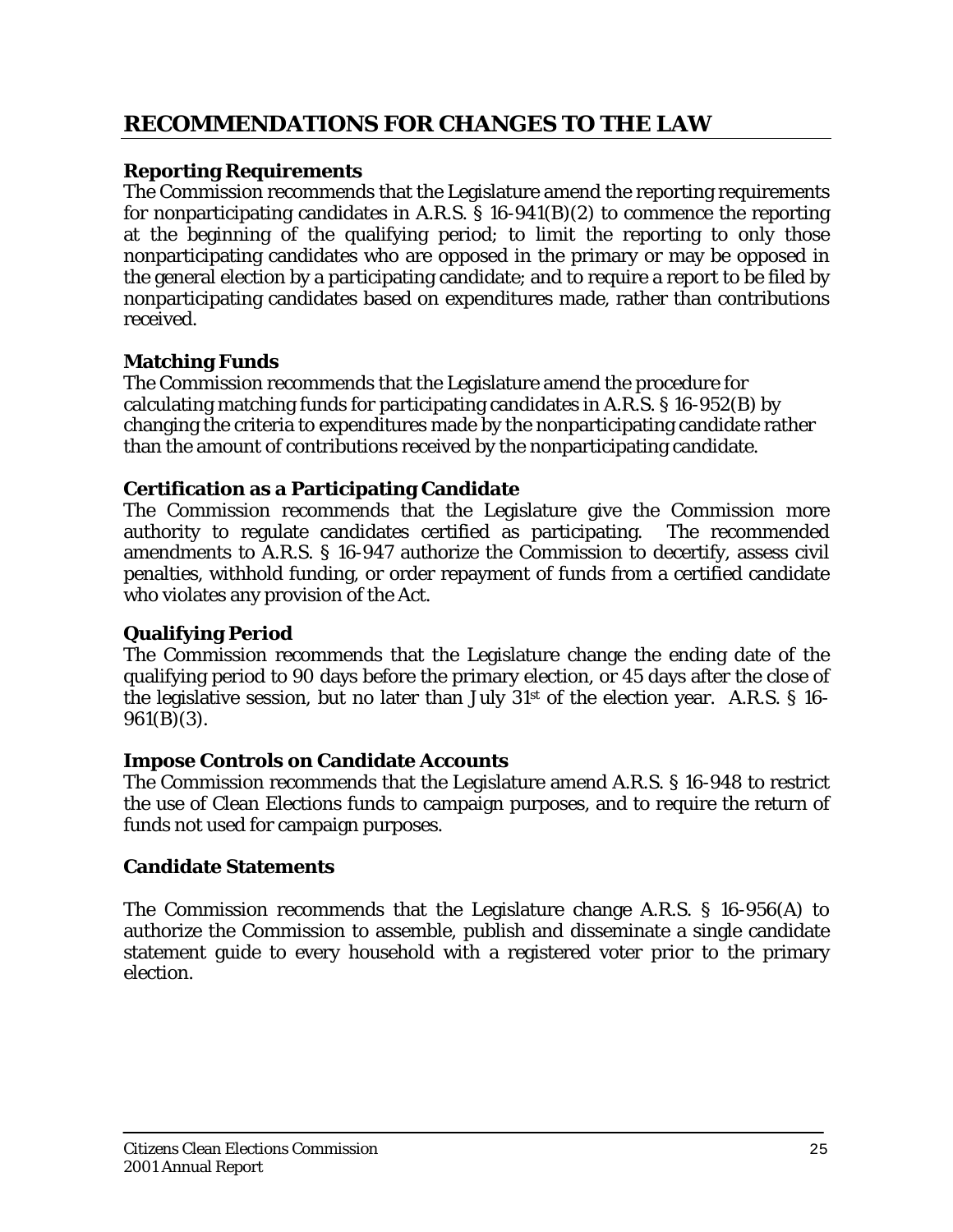# **STAFF DUTIES**

## **Executive Director**

Facilitates achievement of the Commission's goals and objectives. Directs agency operations, supervises staff, advises and supports the commission, and oversees and monitors the implementation of the Commission policies and procedures, publications and forms. Advises the Commission on potential and pending issues and provides and establishes efficient and effective mechanisms of communication among various stakeholders of the Act. Oversees and monitors the implementation of Commission policies and procedures. Sets agenda and prepares materials for Commission meetings. Serves as the Commission's representative to the Legislative and Executive Branches. Educates and assists candidates in compliance with reporting requirements, limits, and prohibitions, and assists candidates in participating and obtaining public funding. Writes rules and policies for Commission approval.

## **Deputy Director**

Serves as advisor to the Executive Director and assists in management of the operations for the agency. Drafts budget and oversees all day-to-day operations of the agency. Supervises and manages all of the financial operations for the agency. Develops, implements and oversees the agency strategic plan and manages the operational aspect of the plan for results. Develops personnel performance evaluations for staff. Manages the agency's compliance programs and information resources. Provides operational planning and management for the Commission's information technology resources. Performs systems analysis of all Commission programs and functions to determine appropriate uses of technology to further Commission goals. Provides application design, specification, project management and user training and support for the campaign finance software. Provides management with guidance in design of Commission website and high-level programming for interactive applications delivered on the web. Provides assistance to candidates and other interested parties.

## **Executive Assistant**

Manages human resource procedures and systems requirements. Serves as agency liaison to candidates and other state agencies. Develops, maintains, and manages database applications to support administration of all Commission programs and activities. Provides technical service, assistance and training to Commission staff. Assists the Executive Director in the development of operating policies and procedures; assists in long-range organization planning; conducts special studies; recommends changes to correct operating deficiencies; recommends improvements to the provision of services to the public; prepares administrative directives; provides assistance and guidance as requested; represents the Executive Director at meetings involving personnel, government officials, political candidates and public leaders;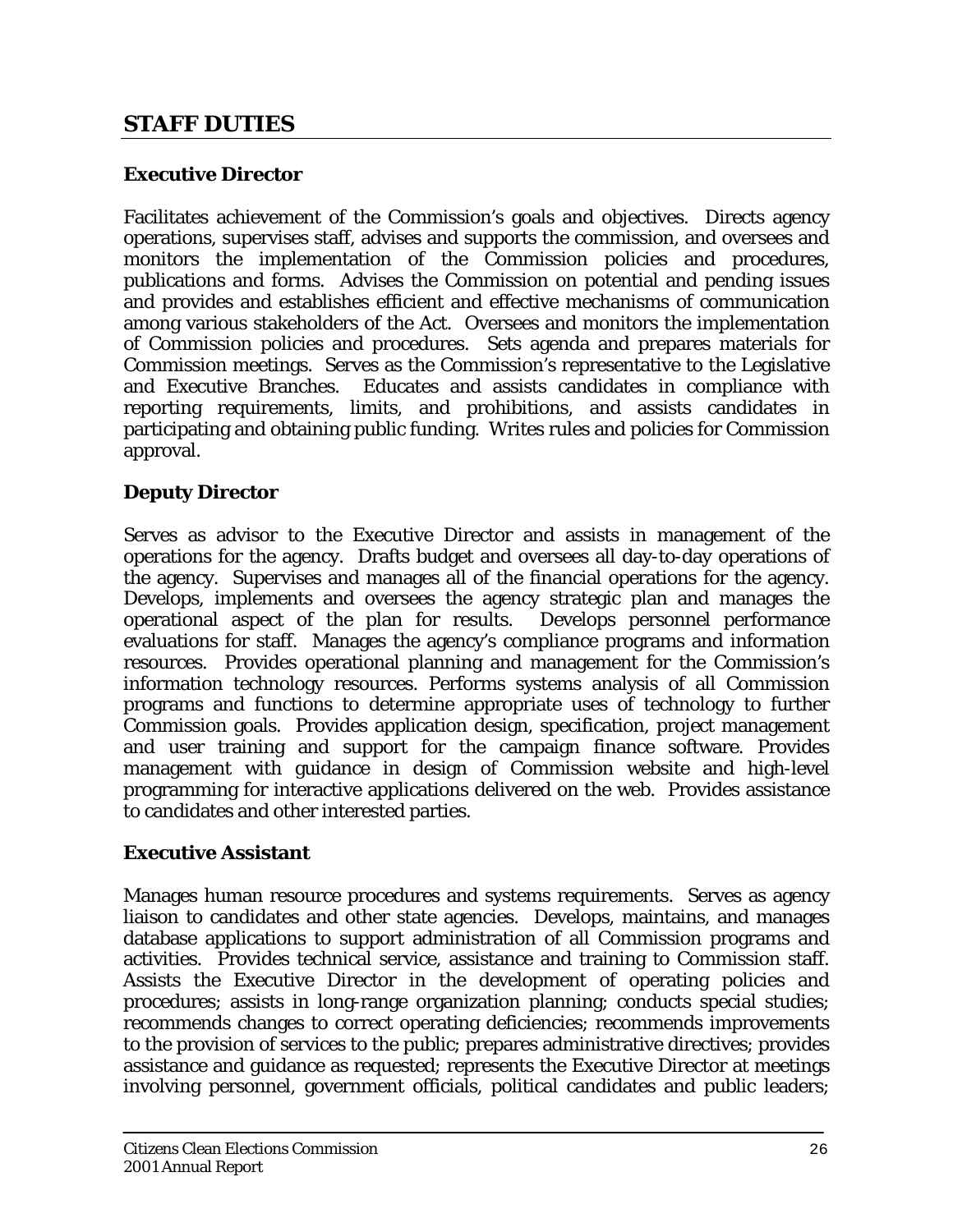prepares a variety of administrative reports; supervises personnel; assists Executive Director in executing the Citizens Clean Elections Act.

# **Public Relations and Education Manager**

Responsible for the development, creation and distribution of the Candidate Statements pamphlet to every household with a registered voter. Provides advice and guidance to debate sponsors, Commission staff and candidates for candidate debates. Manages all aspects of publicity, marketing and educational publications for the Commission, including advertising the Commission activities for debates, candidate statements pamphlet, and tax donations in newspapers, on radio, and other media. Provides educational seminars to candidate committees and community groups. Works with elected officials, community leaders, large and small employers, political parties, media and other state and local officials to enhance the understanding of the Act. Provides assistance with the development and promulgation of rules and regulations that allow the Commission to achieve the purposes of the Act.

## **Campaign Finance Analyst**

Monitors and reviews both participating and nonparticipating candidate campaign finance reports. Calculates matching funds for participating candidates based on nonparticipating candidate campaign finance reports. Maintains contact with campaign treasurers and Secretary of State Elections staff. Responsible for all aspects of the candidate complaint process, including investigation and analysis; making recommendations to the Executive Director regarding the statute or rule violation; and tracking each complaint on the complaint tracking database program. Determines one-party dominant legislative districts. Tracks independent expenditures.

# **Fiscal Services Manager**

Reviews, monitors and controls amounts expended from the budget to assure that expenditures do not exceed funds available; reports problems to Executive Director; and reads and analyzes budget requests, gathers data, confers with agency personnel, and makes budget recommendations. Serves as the primary liaison between the Commission and the General Accounting Office, vendors and other subcontractors for the proper functioning of all financial systems and transactions. Develops standard operating procedures for all financial procedures relating to Commission activity. Gathers and compiles data and writes detailed reports summarizing financial transactions and status of accounts for a given period; allocates funds to agency programs, including voter education, administration and enforcement; and composes directives and procedures as these relate to financial activities of the agency.

## **Administrative Counsel**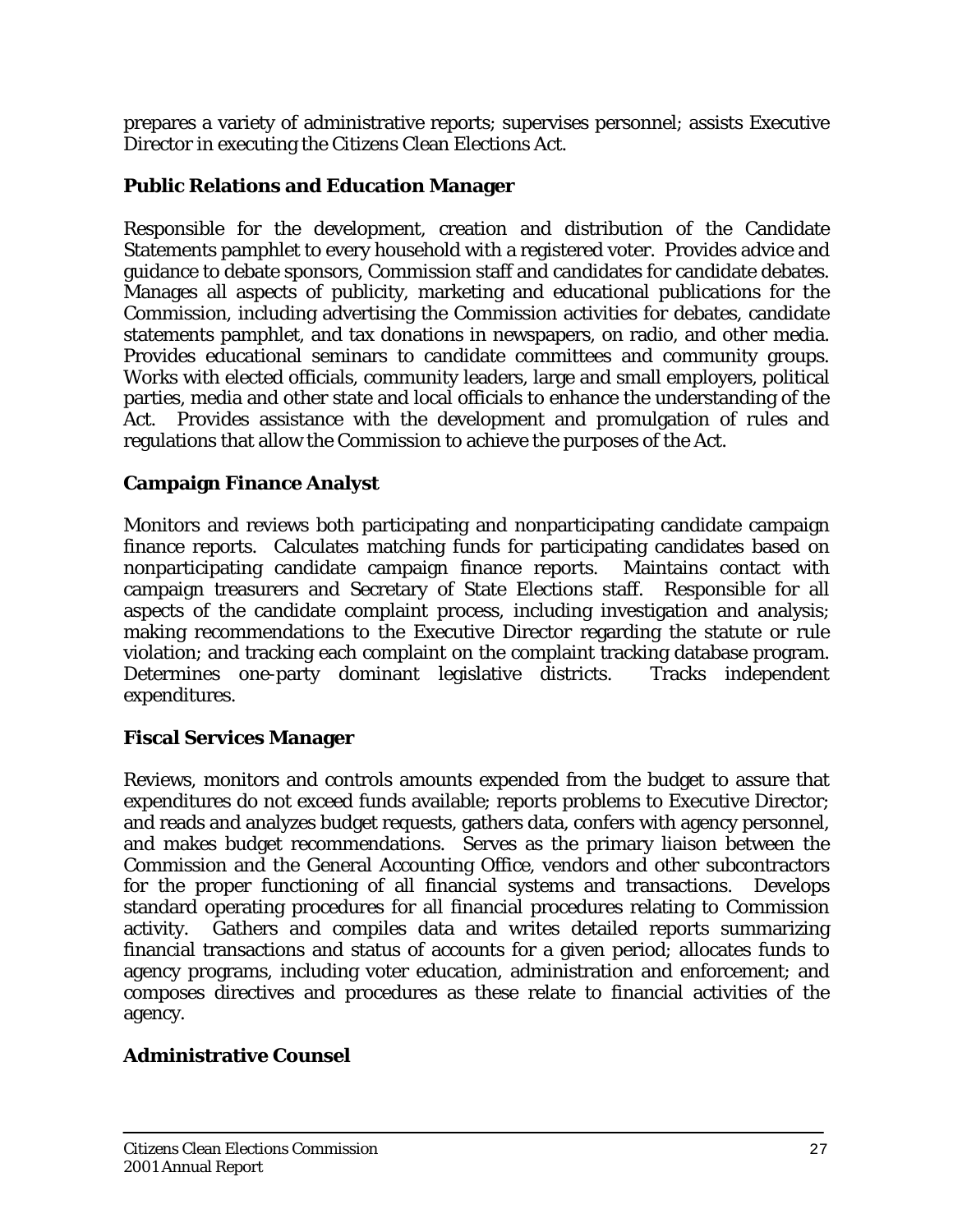Responsible for professional legal work of considerable difficulty involving new and often large election and campaign finance matters, precedent setting research and case presentation. Renders opinions on legal issues legislative amendments and rules that may have consequences that affect the direction of agency policy. Investigates written complaints and drafts conciliation agreements and findings for Commission consideration. Coordinates investigations and settlements of potential violations of the Act. Refers and monitors cases for enforcement such as civil penalties.

## **Administrative Assistant III**

Provides administrative assistance for the Executive Director. Provides support in the preparation and execution of bi-weekly Commission meetings. Produces letters, memos, reports and publications. Administers updates and modifications to the CCEC website.

#### **Administrative Assistant II**

Provides administrative support to the Deputy Director and to other personnel as needed. Drafts letters, memos, agendas, faxes, and answers telephones. Schedules project and client meetings on and off-site, and contacts attendees to determine availability and to confirm meetings. Photocopies and distributes memos, correspondence and routine mailings. Prepares documents for mailing, opens and distributes mail, and oversees mail meter.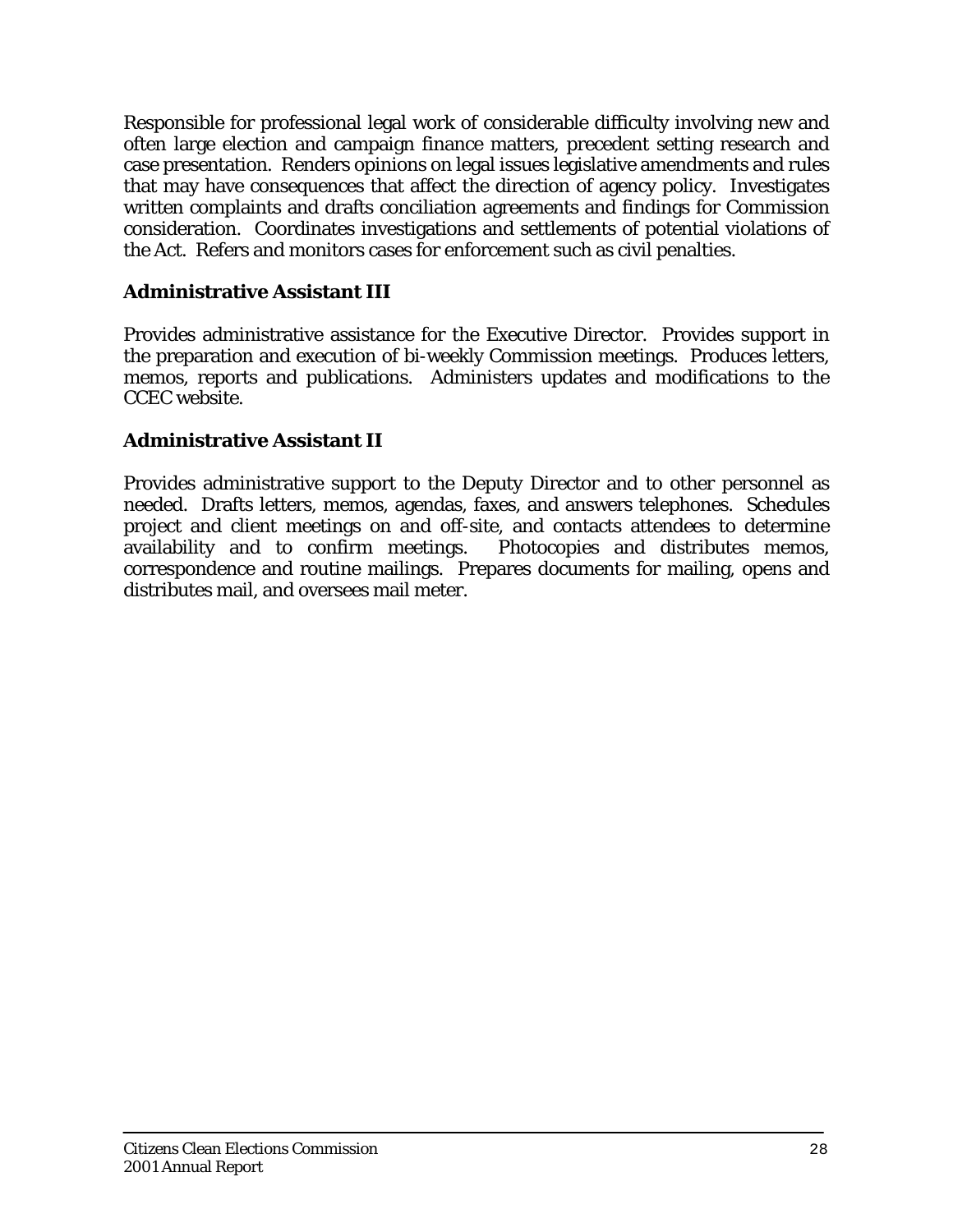# **FINANCIAL INFORMATION**

#### Cap(s) on Expenditures

The law prescribes certain caps on expenditures from the Citizens Clean Elections fund. A.R.S. § 16-949 (A) states that the Commission shall not spend more than five dollars times the number of Arizona resident personal income tax returns filed during the previous calendar year on all costs incurred under the law during a particular calendar year.

In calendar year 2000, there were 1,998,782 personal income tax returns filed with the Arizona Department of Revenue. This number was the sum of all forms 140, 140X, 140PY, 140NPR, 140A and 140EZ filed in calendar year 2000. Therefore, the cap on total expenditures for calendar year 2001 from the Citizens Clean Elections fund was \$9,993,910.

There is also a cap on expenditures for administration and enforcement activities. A.R.S. § 16-949 (B) states that the Commission may use up to ten percent of the cap for reasonable and necessary expenditures for administration and enforcement. An amount of \$999,391 was the cap for reasonable and necessary expenditures for administration and enforcement in calendar year 2001. The commission spent \$587,203, or 5.9 percent of the amount specified in § 16-949 (A).

Additionally, there is an amount that must be spent for voter education. A.R.S. § 16- 949 (C) states that the Commission shall apply ten percent of the amount specified for reasonable and necessary expenses associated with voter education. The commission spent \$938,721, or 9.4 percent of the amount specified in § 16-949 (A).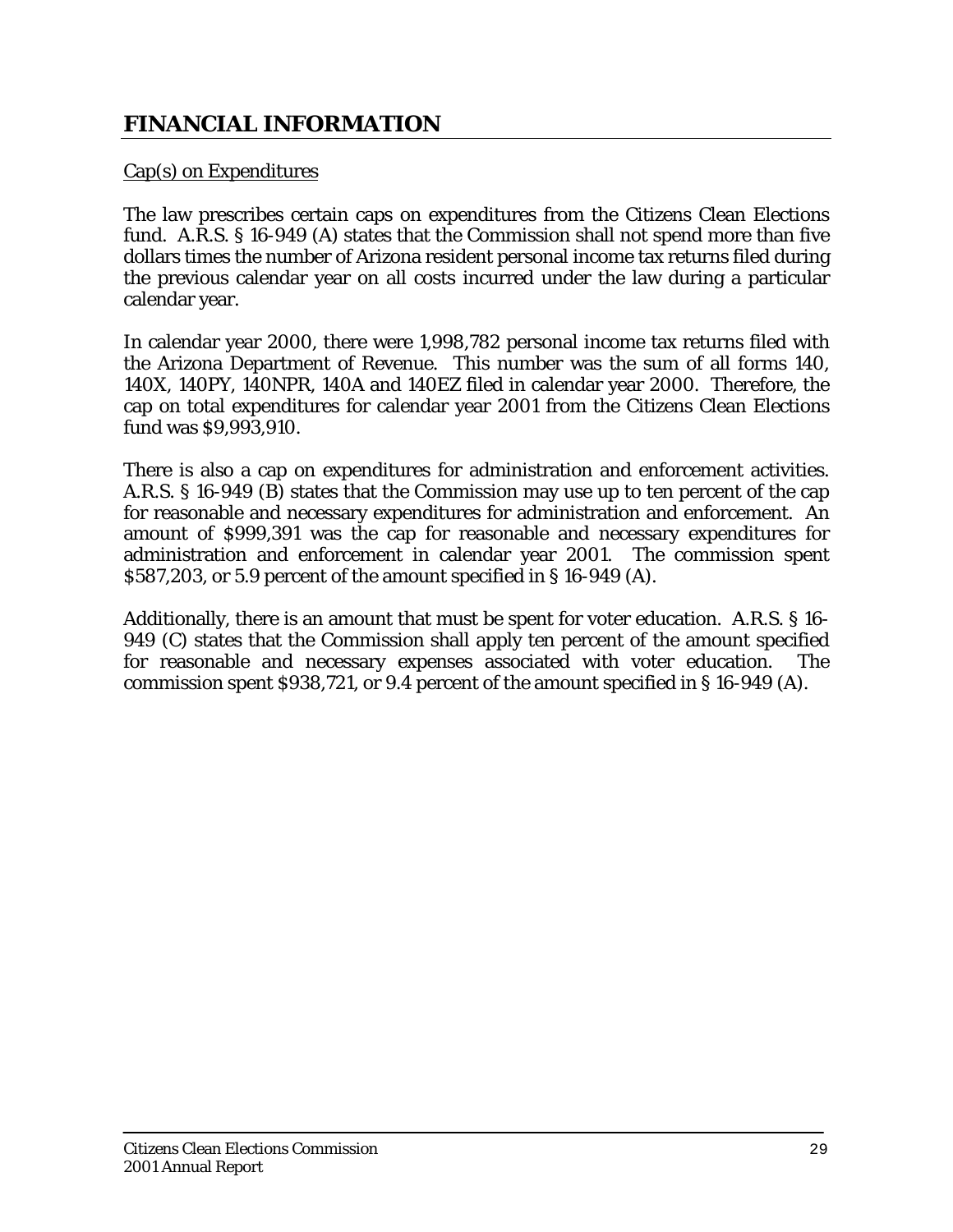# Sources of Revenue for the Citizens Clean Elections Fund AFIS Fund Number 2425 for Calendar Year 2001 Unaudited

| <b>REVENUES</b>                                                                 |               |
|---------------------------------------------------------------------------------|---------------|
| <b>Revenue Sub-Category</b>                                                     | <b>AMOUNT</b> |
|                                                                                 |               |
| <b>SALES &amp; CHARGES FOR SERVICES,</b><br><b>GOODS &amp; CAPITAL ASSETS 1</b> |               |
| <b>Title Certificate Fees</b>                                                   | \$124,400     |
| <b>SUBTOTAL FOR SALES &amp; CHARGES</b><br>FOR SERVICES, GOODS & CAPITAL        |               |
| <b>ASSETS</b>                                                                   | \$124,400     |
|                                                                                 |               |
| <b>FINES, FORFEITURES &amp; PENALTIES 2</b>                                     |               |
| <b>Court Assessments</b>                                                        | \$5,588,581   |
| <b>SUBTOTAL FINES, FORFEITURES &amp;</b>                                        |               |
| <b>PENALTIES</b>                                                                | \$5,588,581   |
| <b>OTHER REVENUE 3</b>                                                          |               |
| <b>Unrestricted Donations</b>                                                   | \$2,424,851   |
| <b>Restricted Donations</b>                                                     | \$29,178      |
| <b>Other Miscellaneous</b>                                                      | <b>S117</b>   |
| <b>SUBTOTAL OTHER REVENUE</b>                                                   | \$2,454,146   |
| <b>TOTAL REVENUES</b>                                                           | \$8,167,127   |
|                                                                                 |               |

# Uses of Expenditures from the Citizens Clean Elections Fund

 $\overline{a}$ 1 Includes all lobbyist fees. Lobbyist fees were coded in AFIS to Comptroller Object 4319 - Title Certificate Fees.

2 Includes all of the ten percent surcharges imposed on all civil and criminal fines and penalties.

<sup>3</sup> Includes all other revenues. Unrestricted donations include all \$5 voluntary contributions and other donations to the fund. "Restricted donations" and "other miscellaneous" include other donations to the fund.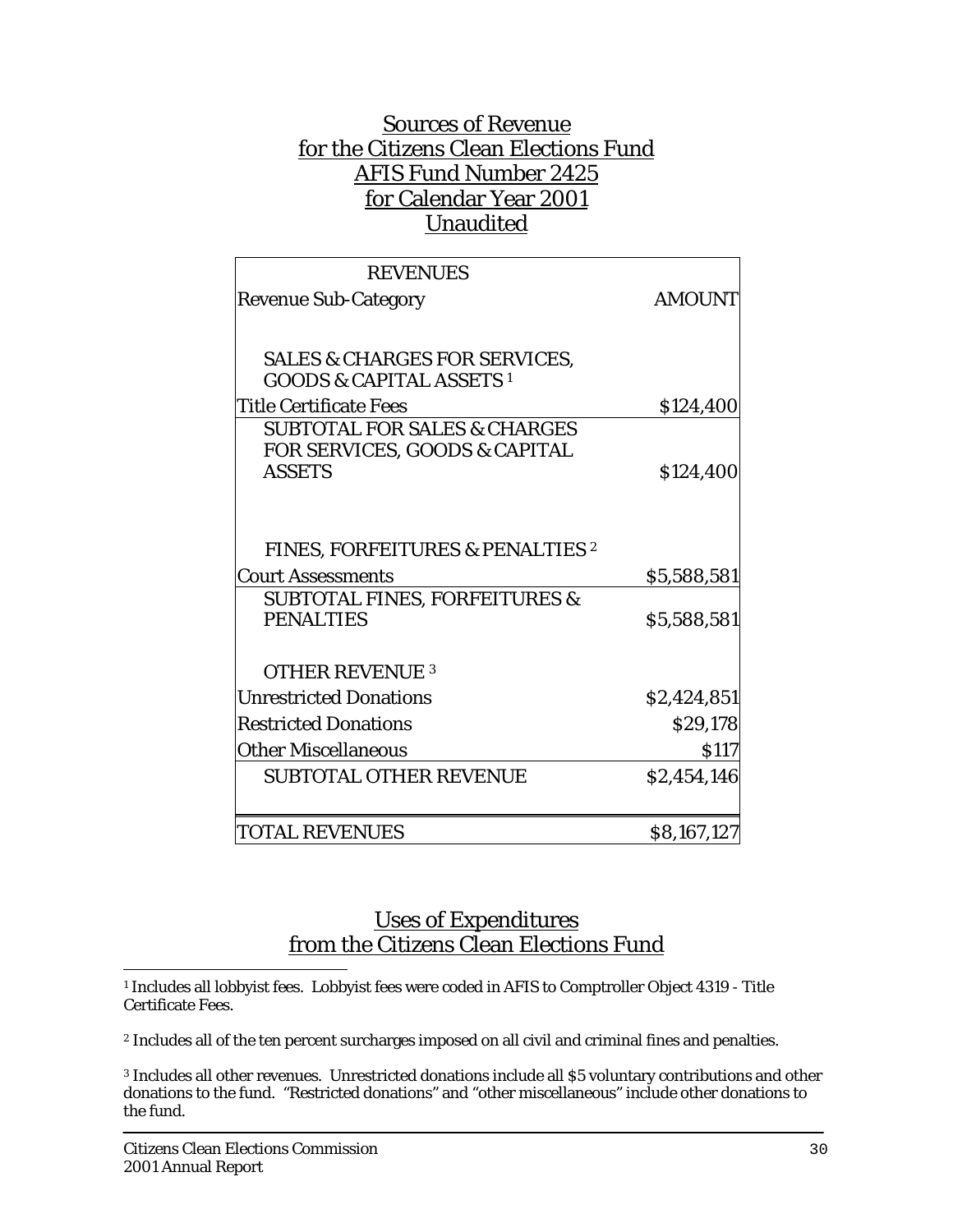# AFIS Fund Number 2425 for Calendar Year 2001 Unaudited

|                                   | Administrative     |              |                   |              |
|-----------------------------------|--------------------|--------------|-------------------|--------------|
|                                   | and                | <b>Voter</b> | Campaign          |              |
|                                   | <b>Enforcement</b> | Education    | <b>Funds</b>      | <b>Total</b> |
| <b>EXPENDITURES</b>               |                    |              |                   |              |
| <b>Personal Services 4</b>        | \$287,983          | \$148,578    | $\boldsymbol{S0}$ | \$436,560    |
| <b>Employee-Related</b>           |                    |              |                   |              |
| <b>Expenditures</b>               | \$52,939           | \$26,893     | $\boldsymbol{S0}$ | \$79,833     |
| <b>Professional &amp; Outside</b> |                    |              |                   |              |
| <b>Services</b>                   | \$114,575          | \$588,641    | \$0               | \$703,217    |
| <b>Travel In-State</b>            | \$5,780            | \$6,194      | \$0               | \$11,974     |
| <b>Travel Out-of-State</b>        | \$5,373            | \$978        | \$0               | \$6,352      |
| Aid to Individuals and            |                    |              |                   |              |
| Organizations <sup>5</sup>        | $\boldsymbol{S0}$  | \$0          | \$7,187           | \$7,187      |
| <b>Other Operating</b>            |                    |              |                   |              |
| <b>Expenditures</b>               | \$116,669          | \$162,283    | $\$0$             | \$278,952    |
| Capital Equipment                 | $\boldsymbol{S0}$  | \$0          | \$0               | \$0          |
| <b>Non-Capital Equipment</b>      | \$2,718            | \$5,152      | \$0               | \$7,871      |
| <b>Operating Transfers Out 6</b>  | \$1,164            | \$0          | \$0               | \$1,164      |
| <b>TOTAL</b>                      |                    |              |                   |              |
| <b>EXPENDITURES</b>               | \$587,203          | \$938,721    | \$7,187           | \$1,518,736  |

 $\overline{a}$ 

<sup>4</sup> Includes funding for 9.0 full-time equivalents (FTE) and \$210 per Commissioner per meeting. Also includes a repayment of expenditures in January 2001 originally charged to State Fiscal Year 2000 that should have been charged to State Fiscal Year 2001.

<sup>5</sup> Includes unspent campaign funds returned to the fund as of December 31, 2001.

<sup>6</sup> Transfer made to the Office of Administrative Hearings for a hearing held in calendar year 2000.